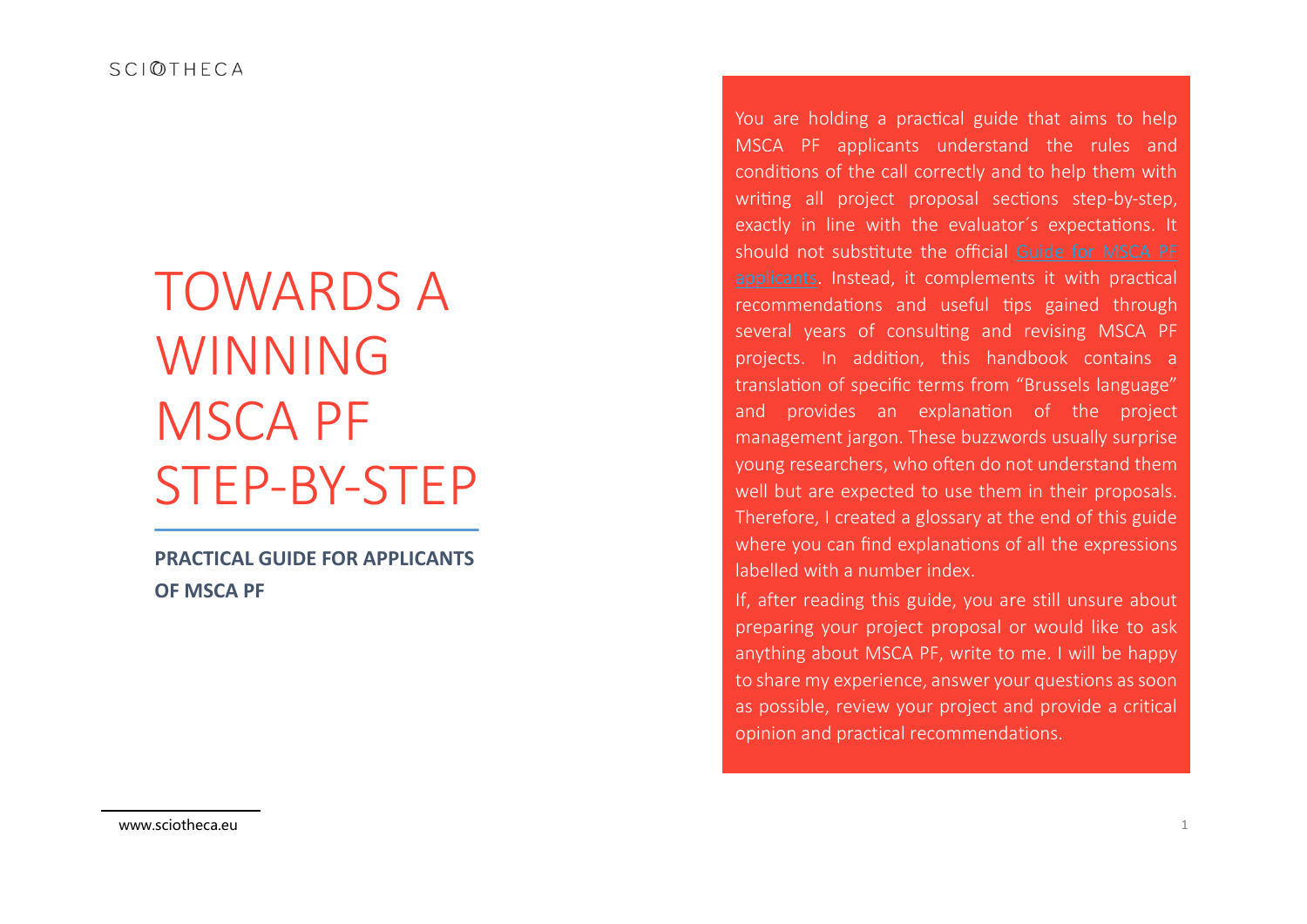## **PRIOR TO WRITING YOUR PROPOSAL**

# What distinguishes MSCA PF from other research grants?

- MSCA PF is not typical research project but a training through research. Apart of the research objectives, it is vital to address how the fellowship will help you meet your professional ambitions and Career Development Plan<sup>1</sup> goals (though the Career Development Plan<sup>1</sup> itself should not be included in the proposal). Do not focus solely on scientific agenda! Research & training should be fully integrated with each other. Elaborate description of your training activities and their impact<sup>6</sup> on your career leading towards your future independence.
- It is recommended that the research topic of your MSCA PF fellowship differs from your previous postdoc/PhD. The reason is that a change of your research focus is more likely to expand the range of your skills and knowledge. Do not apply for MSCA PF if you wish to stick with your current topic and plan to investigate it further in more details.
- Unlike many other grant schemes, it is NOT essential to have own preliminary data since you are expected to explore new research problem/field.
- It is NOT likely that the evaluators will be experts with exactly same scientific expertise (they might be postdocs

who held MSCA fellowship or scientists from an industry/commercial sphere). Therefore, make sure your proposal is written in clear, logic and accessible way.

• In the MSCA PF, pay special attention to the impact $6$  and outreach of your research. Impact<sup>6</sup> represents the second most important evaluation criterion (after scientific excellence) but applicants often underestimate it. Think of the impact<sup>6</sup> of your research on you as a person and scientist, on your new research group, the host institution and importantly, do not forget the impact<sup>6</sup> at the system level (e.g. to increase the quality and competitiveness of European research, increase international, interdisciplinary and intersectoral mobility in Europe, better communication of R&I results to society).

www.sciotheca.eu 2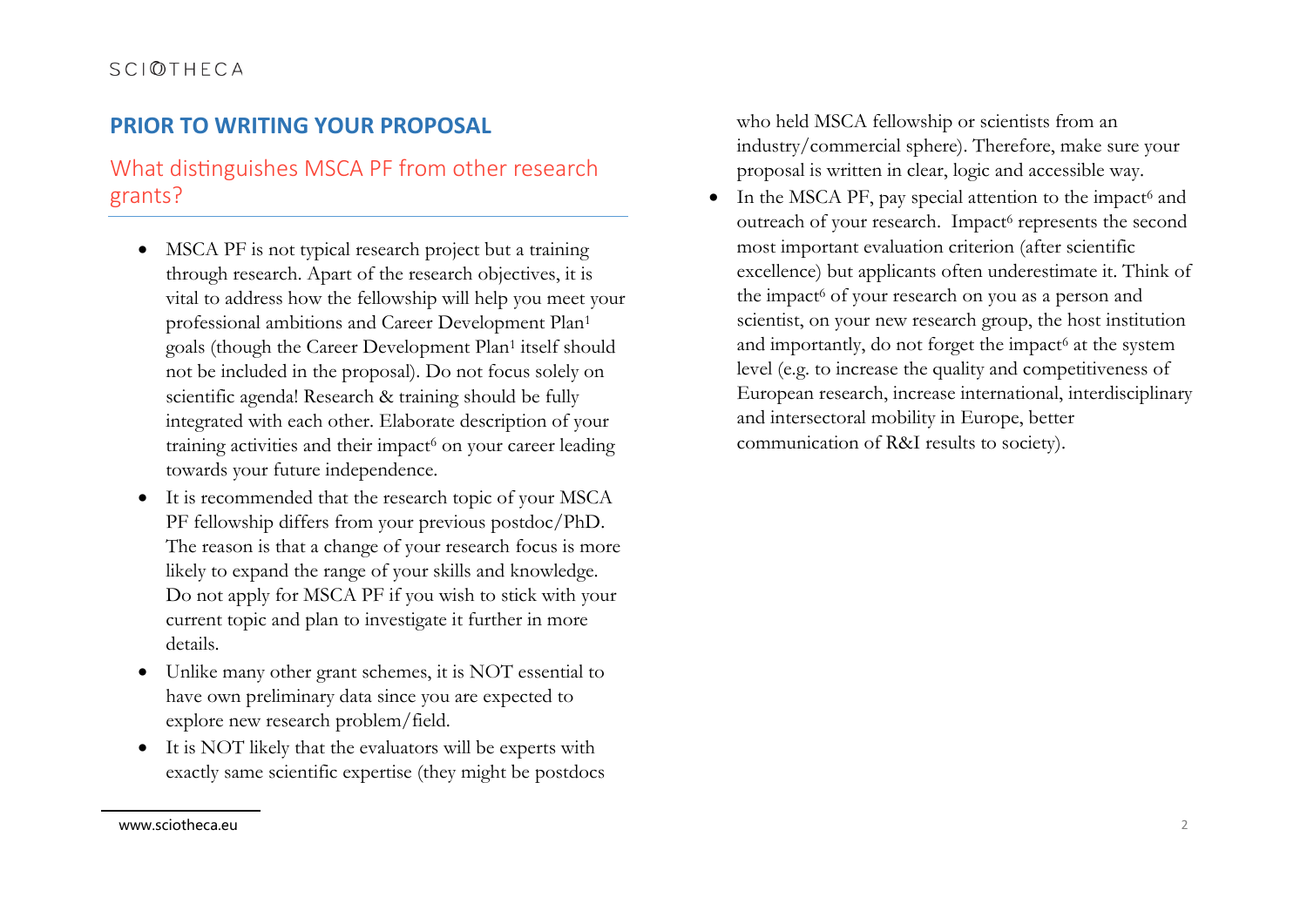## What are my chances of success?

- The key factors influencing a candidate's success are: (1) scientific excellence, (2) quality of the proposed training,  $(3)$  impact<sup>6</sup> of the proposed training and research on the young researcher's future prospects and the host institution and, (4) mentoring skills and supervising experience of your future supervisor. Bear in mind that the MSCA PF is a research-based training fellowship and not a research grant. It is crucial for your success to clearly understand the difference between the two and get familiar with the MSCA PF's award criteria [HERE.](file:///C:/Users/233441/Downloads/wp-2-msca-actions_horizon-2021-2022_en%20(1).pdf) A good curriculum vitae and an interesting scientific agenda do not guarantee the success of your proposal. Candidates often underestimate the impact<sup>6</sup> of the fellowship on their career development and the quality of two-way knowledge transfer between the researcher and the host.
- Mind that the success rate for MSCA PF was 14.28% in 2021 and 14.98% in 2020, however this number differs a lot for various EU members states. Soon you will be able to download detailed statics for each individual EU member state [HERE.](https://marie-sklodowska-curie-actions.ec.europa.eu/resources/msca-in-statistics-data)
- Check the repository of funded projects on the [CORDIS](https://cordis.europa.eu/search?q=contenttype%3D%27project%27%20AND%20(programme%2Fcode%3D%27H2020%27)%20AND%20%2Fproject%2Frelations%2Fcategories%2FprojectFundingSchemeCategory%2Fcode%3D%27MSCA-IF%27%2C%27MSCA-IF-EF%27%2C%27MSCA-IF-EF-CAR%27%2C%27MSCA-IF-EF-RI%27&p=1&num=10&srt=Relevance:decreasing)<sup>2</sup> website to get a better idea on what is expected and what kinds of proposals are funded. Unfortunately, CORDIS<sup>2</sup> does not allow to search by keywords or topic, so you will

have to scroll down and go through long list of different projects.



## Which topic/research problem should I choose to succeed?

• MSCA PF supports researchers from any research field or discipline. However, it is highly recommended to opt for addressing different research problem than your current or previous ones. The main reason is that the fellowship aims to diversify researcher´s skills and help them to acquire brand new knowledge.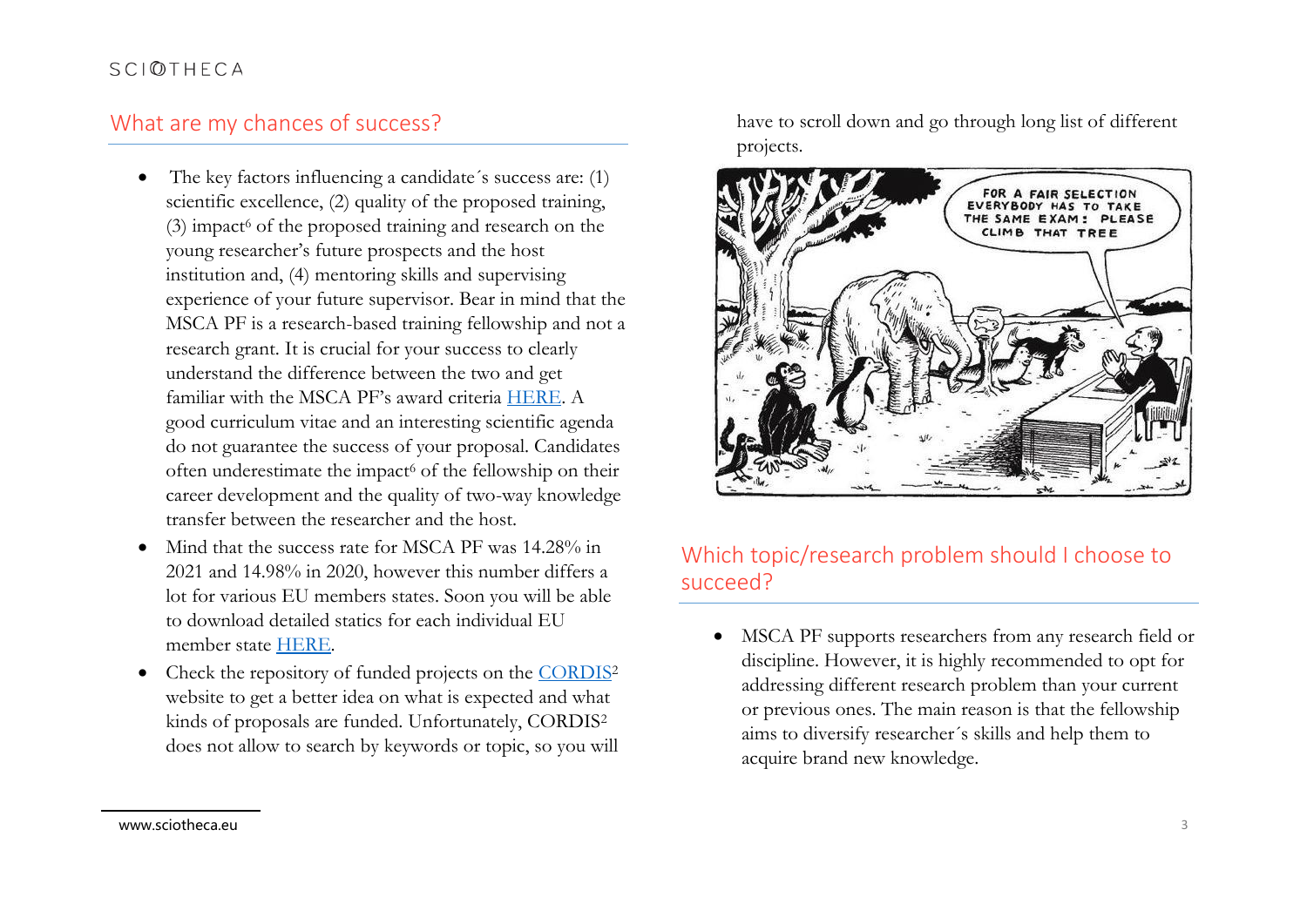## Who will be the best supervisor for my fellowship?

- Your future supervisor must have an excellent CV, previous experience supervising postdocs and enough time to dedicate to you and your project (already during its preparation). Your MSCA fellowship will be your joint project! Therefore, discuss your initial intent and the possible project idea with your future supervisor far in advance. Make sure he/she agrees with it, will help you with the proposal preparation and will support you throughout the duration of your fellowship. In fact, the input directly from your supervisor and your host institution will be inevitable in some sections of the proposal. Supervisors overwhelmed with too many duties apart of leading their research group (e.g. performing multiple functions elsewhere in academia or in industry) may contribute to a negative evaluation for your proposal. In case your supervisor is very busy person, put less stress on describing all the supervisor´s duties in the proposal.
- Choose your future host institution well. The quality of available infrastructure and the training offered matters a lot in the proposal evaluation! Inform yourself on the previous MSCA PF calls' success rates in the given institution.

## How long does the preparation of the proposal take?

- Reserve 2-4 months at a minimum for intensive preparation. Start writing as far in advance as possible, not when the deadline is approaching or your superior forces you.
- Reserve enough time to get the necessary input from your supervisor/host institution, make sure you have time to use the feedback and comments. Your supervisor is a busy person and may not respond immediately to your requests.
- Consult/discuss your proposal with trusted colleagues. Do not hesitate to ask for help! Recommendations and advice from more experienced colleagues can make major contributions to your success, so do not underestimate the time for revisions! Have enough time to draft, redraft and refine - every word matters!
- There is only one call open per year (with deadline usually in mid-September), so if you fail to finish your proposal in time, you will have to wait another year. Make sure you also allow yourself to enjoy summer while preparing the project proposal.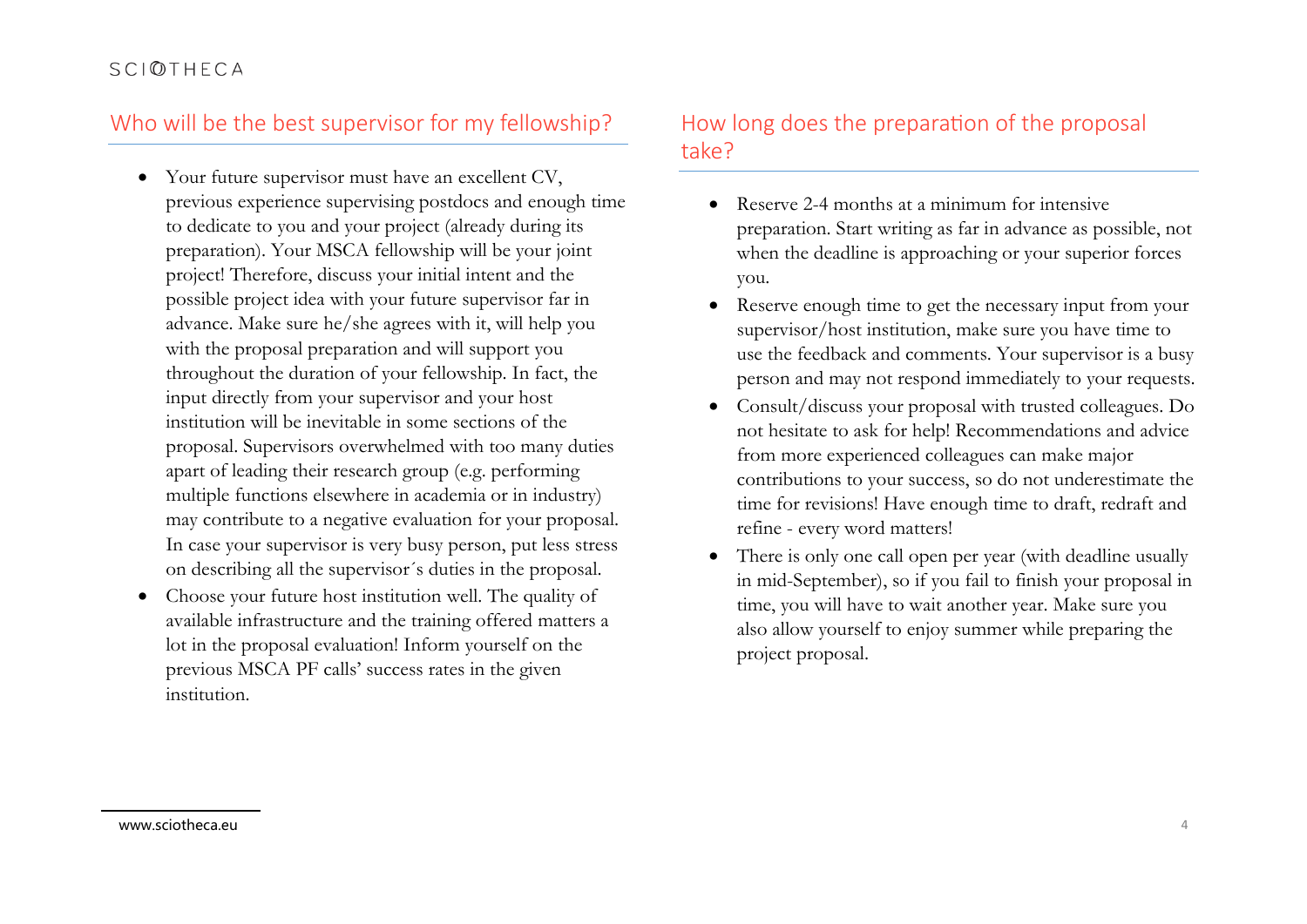## How should I start?

- I. First carefully select your host institution and the supervisor who works on the topic of your interest (consider all pros and cons). Once you agree on the project goal(s) and research hypothesis with your supervisor, stick to it and you can start writing your grant.
- II. Download the proposal templates from the [Funding &](https://ec.europa.eu/info/funding-tenders/opportunities/portal/screen/home)  [Tender opportunities](https://ec.europa.eu/info/funding-tenders/opportunities/portal/screen/home) portal<sup>3</sup>. You will have to log in and then start a new project proposal submission.
- III. First focus on part B, for which you need to download the templates. Part A consists of general information, administrative data on the participating host institution, budget, ethics and few call specific questions. Part A is filled in online, directly in the **Funding & tender** [opportunities](https://ec.europa.eu/info/funding-tenders/opportunities/portal/screen/home) portal<sup>3</sup> .
- IV. Having the part B template downloaded, we recommend starting by formulating your project aims and key training activities. These will form the basic backbone of your project, to which you will add additional information. Once you know WHAT you want to do within the grant, continue addressing the question WHY you want to do it (What is your motivation? Why it matters? - impact<sup>6</sup>) and HOW you will do it (implementation).

## Where can I get more information?

- [MSCA PF website](https://marie-sklodowska-curie-actions.ec.europa.eu/actions/postdoctoral-fellowships) presents detailed information about open and forthcoming calls and eligibility and award criteria. In addition, we highly recommend reading the [MSCA alumni](https://www.mariecuriealumni.eu/magazine/news/want-become-marie-sk%C5%82odowska-curie-fellow-individual-fellowships-if-spotlight) website. You will find very practical advice on how to write a competitive project proposal, contacts to MSCA alumni from each country, an interesting blog, newsletter, job adverts and other useful information that may be of interest there.
- Get familiar with the [Guide for Applicants](https://rea.ec.europa.eu/system/files/2021-10/MSCA%20SE%202021%20-%20Guide%20for%20applicants_0.pdf) of MSCA postdoctoral fellowships, to gain a proper understanding of this grant scheme's expectations. Also read the section of the [MSCA Work Programme for Marie Skłodowska](file:///C:/Users/233441/Downloads/wp-2-msca-actions_horizon-2021-2022_en%20(2).pdf)-[Curie actions](file:///C:/Users/233441/Downloads/wp-2-msca-actions_horizon-2021-2022_en%20(2).pdf) dedicated to the MSCA individual fellowship.
- Discuss your idea with other researchers who have already received a grant or have experience with supervising or evaluating individual MSCA fellowships.
- Contact [us.](https://sciotheca.eu/) We will clarify any possible questions and revise your MSCA draft.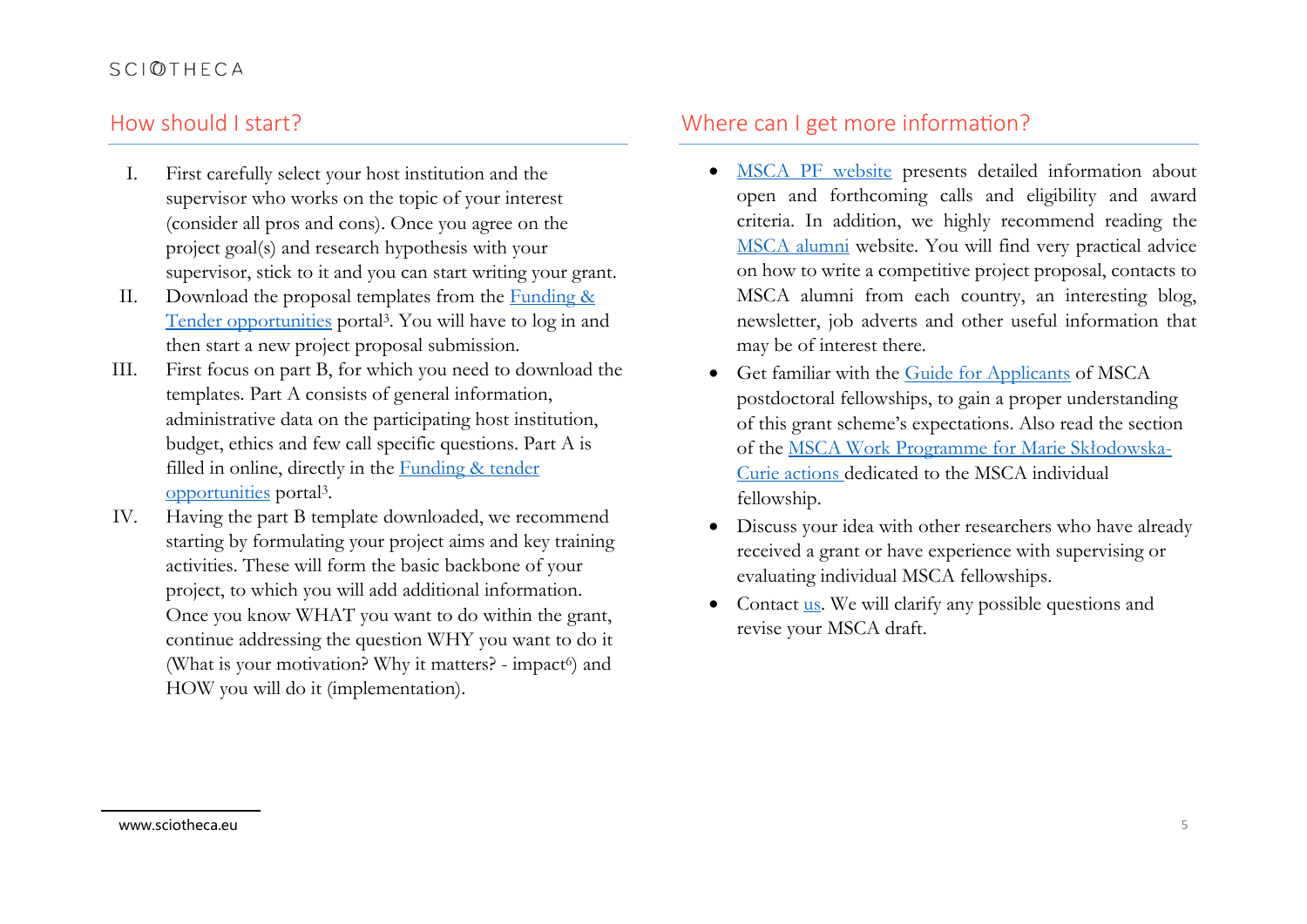# **GUIDELINES TO WRITE A WINNING PROPOSAL**

## How to compose the perfect abstract?

The abstract represents a summary that, at a glance, outlines the KEY MESSAGE and provides the reader with a clear understanding of the overall training aim **,** identifies the purpose, methods, results, and conclusions of your work. Your abstract should:

- 1. present your MOTIVATION *WHY* does your topic matter? Why should we care?
- 2. clearly state the RESEARCH/TRAINING OBJECTIVES – *WHAT* problem do you address in your proposal?
- 3. briefly outline the SCIENTIFIC APPROACH/METHODOLOGY – *HOW* will you solve the given research problem?
- 4. specify the EXPECTED RESULTS.
- 5. address the IMPACT <sup>6</sup> of the fellowship on your career as well as the possible utility of the result. What change/implications will your project and its results bring?
- 6. comment on the originality and novelty of the project.
- 7. carefully pick the key terminology highlight the key statements .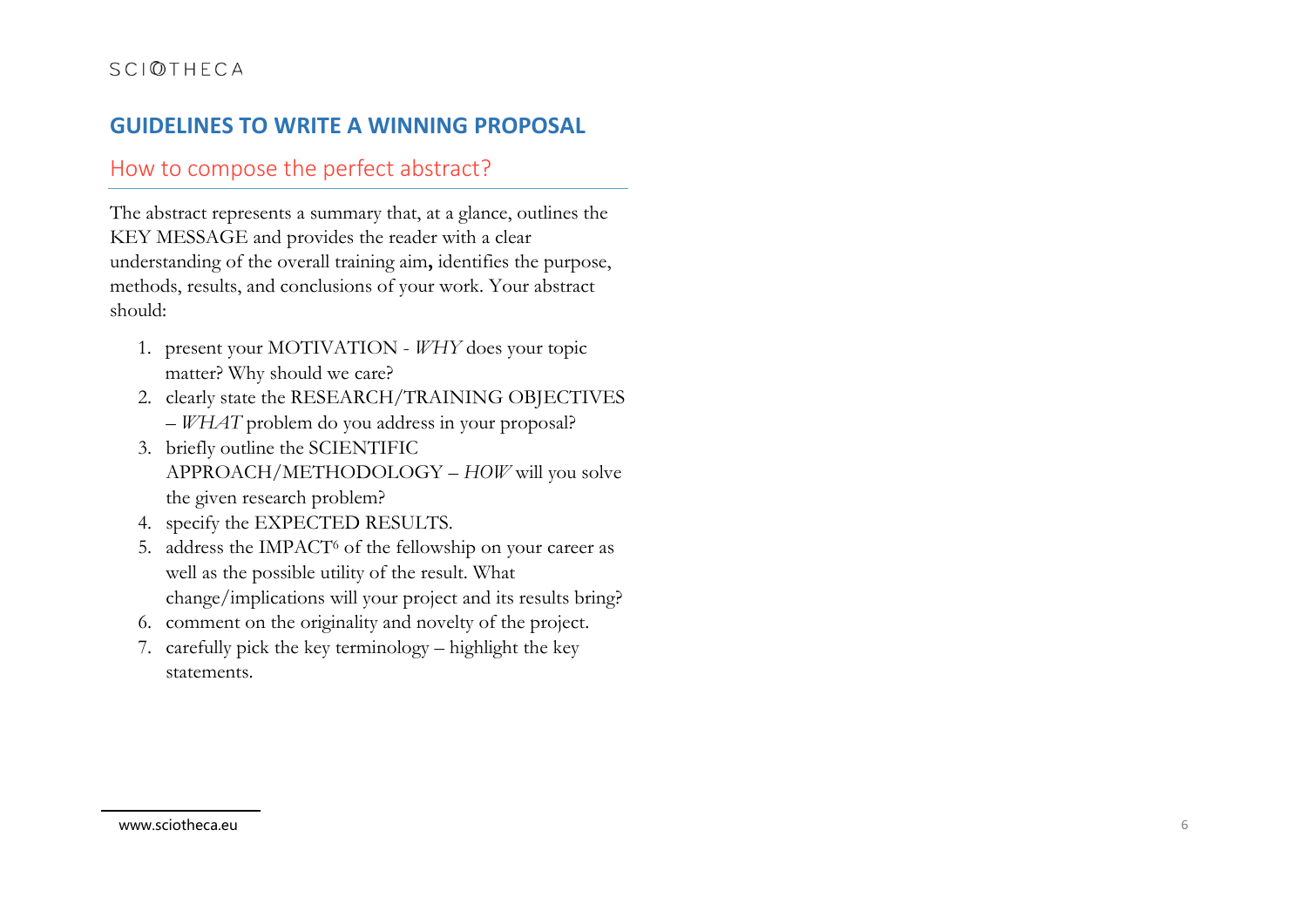# **1. Excellence**

**1.1 Quality and pertinence of the project's research and innovation objectives (and the extent to which they are ambitious, and go beyond the state of the art)**

## » **Introduction**

- Explain WHY the given topic/research problem is interesting, attractive, timely and important. Remember that you need to attract the evaluator´s interest on the first two pages otherwise, you will not succeed.
- Briefly state the overall aim of your project. WHAT do you plan to do during your project and why? We recommend following the slightly modified KISS principle<sup>4</sup> that says - Keep It Simple and Specific.
- Graphic summary or graphic abstract are much appreciated, they provide more information in a short time than a long paragraph of the text.





## » **State-of-the-art**

- Set out a clear outline of the most important facts that are essential to understand your project goals. Do not overwhelm the evaluators with unnecessary details. The purpose of this section is not to demonstrate the depth of your knowledge. On the contrary, show that you can capture the most important information; grasp the problem with ease, perspective and in context.
- Highlight where the gap in current knowledge is that you aim to investigate. Explain how your project fits into the existing knowledge base.
- Make it brief. Avoid long, complicated sentences.
- Break the whole section into short paragraphs, each addressing specific issue of the research project.
- Be sparing with references they take up space and evaluators are unlikely to read them. Choose only the most important ones.

## » **Project objectives and overview of the action**

- Create a clear, explicit structure: the overall goal >>> up to four main objectives/aims/goals >>> individual sub-objectives/tasks/activities.
- Keep the project aims consistent throughout the proposal, label them with numbers or letters and stick to this labelling format.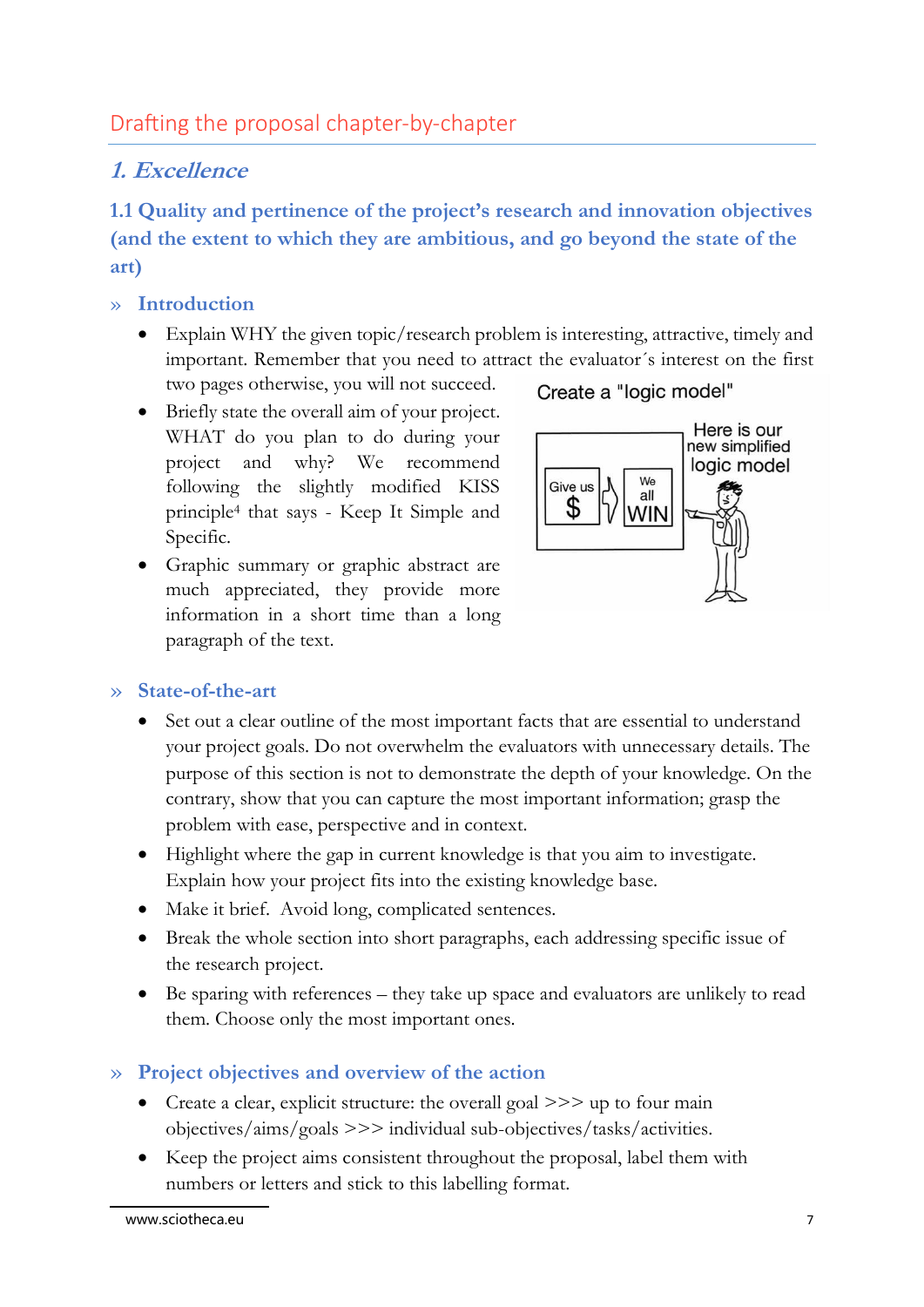- Place and highlight the statement of the main project aims towards the beginning of the Excellence section (e.g. in frame or bold font). Do not strain the reader and do not leave formulating the project objectives until the later parts of the proposal.
- Create a SMART aim statement<sup>5</sup> = your project aim must be specific, measurable, applicable, realistic, and timely

**1.2 Soundness of the proposed methodology (including interdisciplinary approaches, consideration of the gender dimension and other diversity aspects if relevant for the research project, and the quality of open science practices)**

#### » **Overall methodology**

- It is recommended to follow the structure of your project objectives and link the methodology to each specific project objective.
- Pinpoint the most interesting, original, and innovative methods. Do you use any novel concepts? Are you using any novel methodological approach that no one has ever used before? Do you develop innovative technology? List the remaining methods avoiding details - it would unnecessarily take up the space needed for addressing other issues.
- How will your project expand a particular research area/field?

## » **Integration of methods and disciplines to pursue the objectives**

- Research lying on an intersection of two or more disciplines is appreciated (e.g. technical engineer or a computer scientist joining a biomedical research lab), though not compulsory. The reason is that projects with an interdisciplinary perspective expand your knowledgebase and enrich you more with new experience.
- The project can may fit into a single discipline but the impact  $\delta$  or output of the project could reach into other areas.

## » **Gender dimension and other diversity aspects**

• Integrating a gender dimension in your research is welcome, though not compulsory. Gender dimension deals with sex and gender analysis in a research content, which is different from gender balance in research groups! Your project has a gender dimension only if gender is part of the research design (it is a subject of your study or has impact on gender) and is systematically controlled for throughout the research process (in sociological or psychological studies, medical research on diseases affecting males and females differently etc.). If that is the case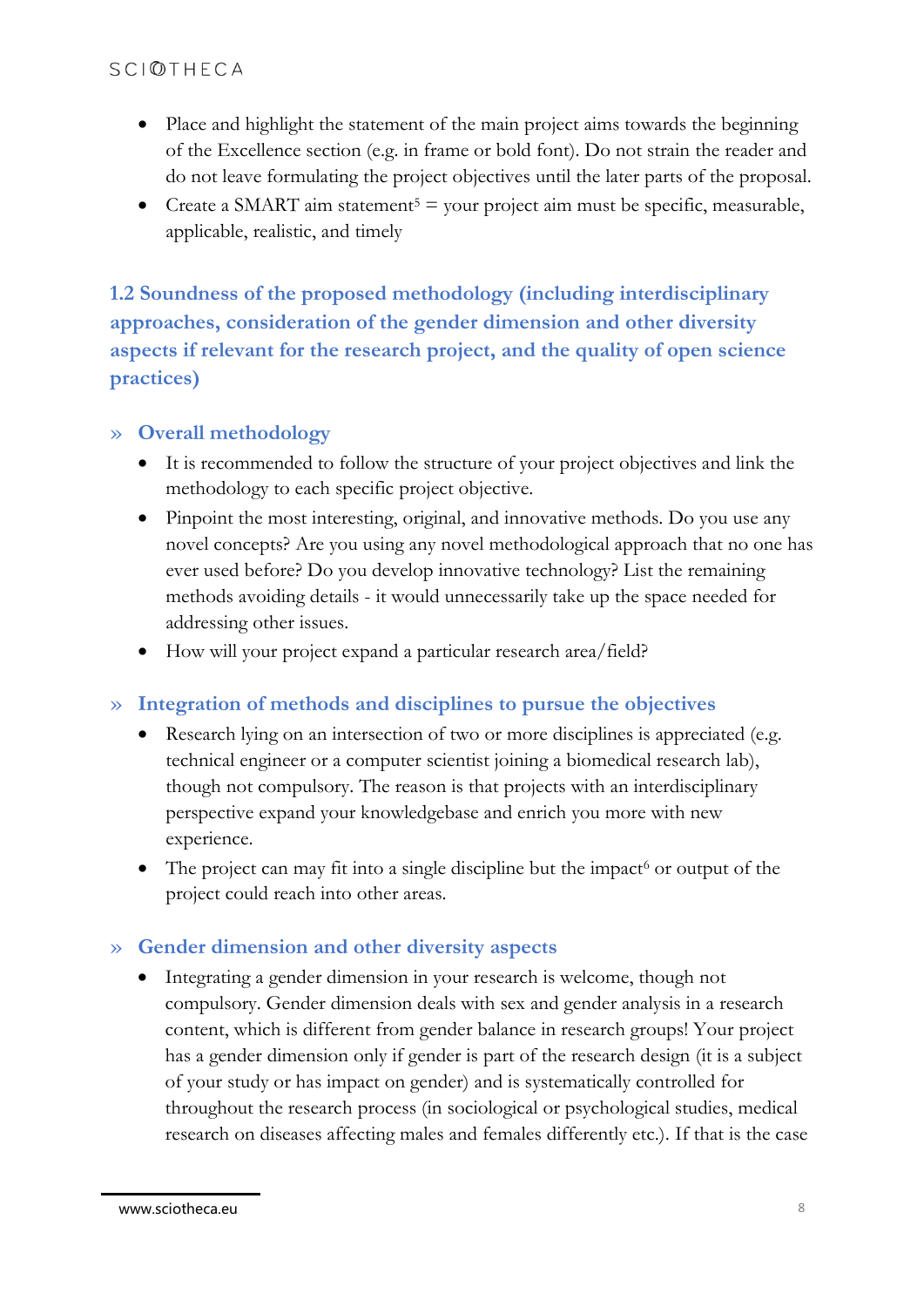of your project, discuss the biological features as well as social and cultural differences. More information can be found [HERE.](https://ec.europa.eu/info/news/gendered-innovations-2-2020-nov-24_en)

• Gender does not need to be main a focus of your analysis and if it is not relevant provide the justification.

## » **Open Science<sup>17</sup> practices**

• Discuss which open science practices will you implement, e.g. early and open sharing of research (through pre-registration, pre-prints, or crowd-sourcing etc.), providing open access to the outputs of the project (whether it is publication model, algorithm, software, protocol etc.), ensuring the reproducibility of your outputs, participation in peer-review, acquiring new knowledge on open science through training, consulting Open Science<sup>17</sup> aspects with specialized support staff at the Host Institution or involving the civil society or end users in the co-creation of the research content of your project. Ask about the open science practices implemented at the host institution with your supervisor or admin staff.

#### » **Research data management and management of other outputs**

- What kind of data you will generate or collect? How will you handle these data?
- Plan to prepare Data Management Plan<sup>18</sup> (DMP) during first year of the project implementation and update it regularly (and mark it in your Gantt chart in the section 3.1 Quality and effectiveness of the work plan, assessment of risks and appropriateness of the effort assigned to workpackages<sup>10</sup>) that will allow you to organize your data into presentable format and in line with the FAIR principles (Findable, Accessible, Interoperable, Reusable). The aim of organizing your data in DMP is that it will make your work more efficient, save your time, contribute to safeguarding information and increase the impact and the value of the data, during project implementation and after its end.

## **1.3 Quality of the supervision, training and of the two-way transfer of knowledge between the researcher and the host**

## » **Qualifications and experience of the supervisor**

- The input from your future supervisor is vital. Ask for your supervisor´s CV. The best proposals are constructed where the supervisor has an active role in their development.
- Describe your supervisor´s main achievements in science, involvement in international, intersectoral and interdisciplinary collaborations, examples of awards, projects, and publications but the most importantly, provide details on his/her mentoring skills and supervising experiences! How many postdocs and PhD did he/she supervised? Any particularly successful alumni from the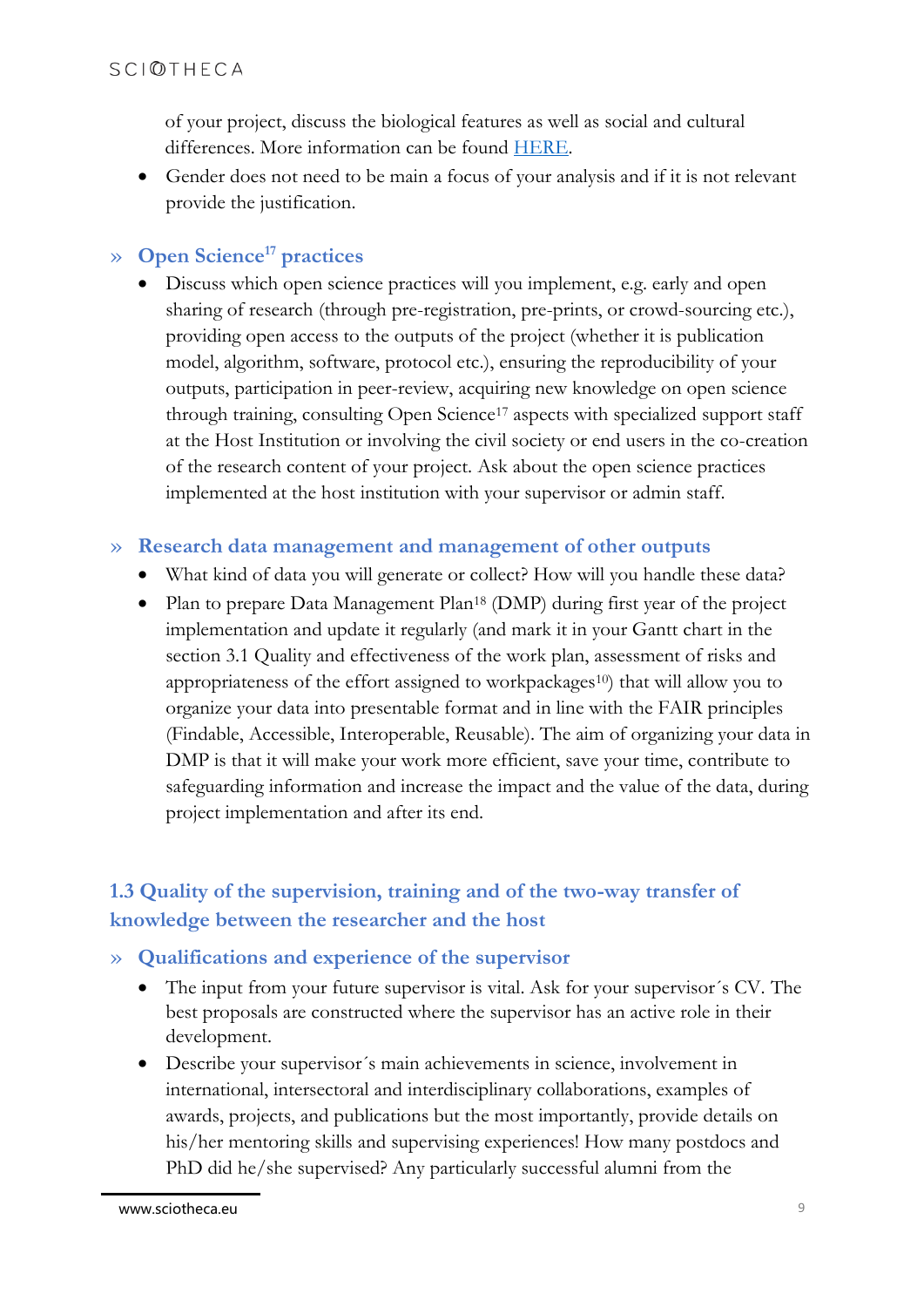supervisor´s group? Your supervisor should play a model role in a given research field.

- For less experienced supervisors justify their involvement e.g. they gain experience in EU funding, have the opportunity to grow their team and develop their own career.
- Appropriate level of supervision depends on the career stage of you and your supervisor and expectations of the projects – there is no general correct formula.
- You can name your supervisory committee and specify the collaboration with it if you wish.
- Describe the involvement of your supervisor and/or the supervisory committee in your fellowship (e.g. monitoring progress of your work, assistance with your Career Development Plan<sup>1</sup> ). More details on guiding and supervising MSCA fellows can be find in an official MSCA guidelines on supervision [HERE.](https://op.europa.eu/en/publication-detail/-/publication/bb02d56e-9b3c-11eb-b85c-01aa75ed71a1/language-en)
- To avoid repetitions, you can refer to part B-2 Section 5 Capacity of the Participating Organisations.?

## » **Training and knowledge transfer from host to the researcher**

- What training will you get and what new knowledge will you gain from the new supervisor, new colleagues, host institution and a new country? How will it stimulate your research career in the future?
- Does the host institution have any postdoctoral program, seminar series, journal/discussion clubs, and other educational activities to further develop your talent and enhance your skills? Ask for input from your future supervisor or administrator at the host institution.
- Examples of training:

| <b>Transferable skills</b>      | <b>Advanced research skills</b>      |
|---------------------------------|--------------------------------------|
| Ethics in research              | Training in new techniques           |
| Patent application              | Open science                         |
| Project management              | Data management                      |
| Entrepreneurship and innovation | Scientific writing                   |
| IPR management and patenting    | Experimental design                  |
| Leadership/influencing courses  | Qualitative and quantitative methods |
| People management               | User design                          |
| Public engagement               | Gender dimension of research         |
| Presentation skills             | Language skills                      |
| CV preparation                  |                                      |
| Interview skills                |                                      |
| Grant writing                   |                                      |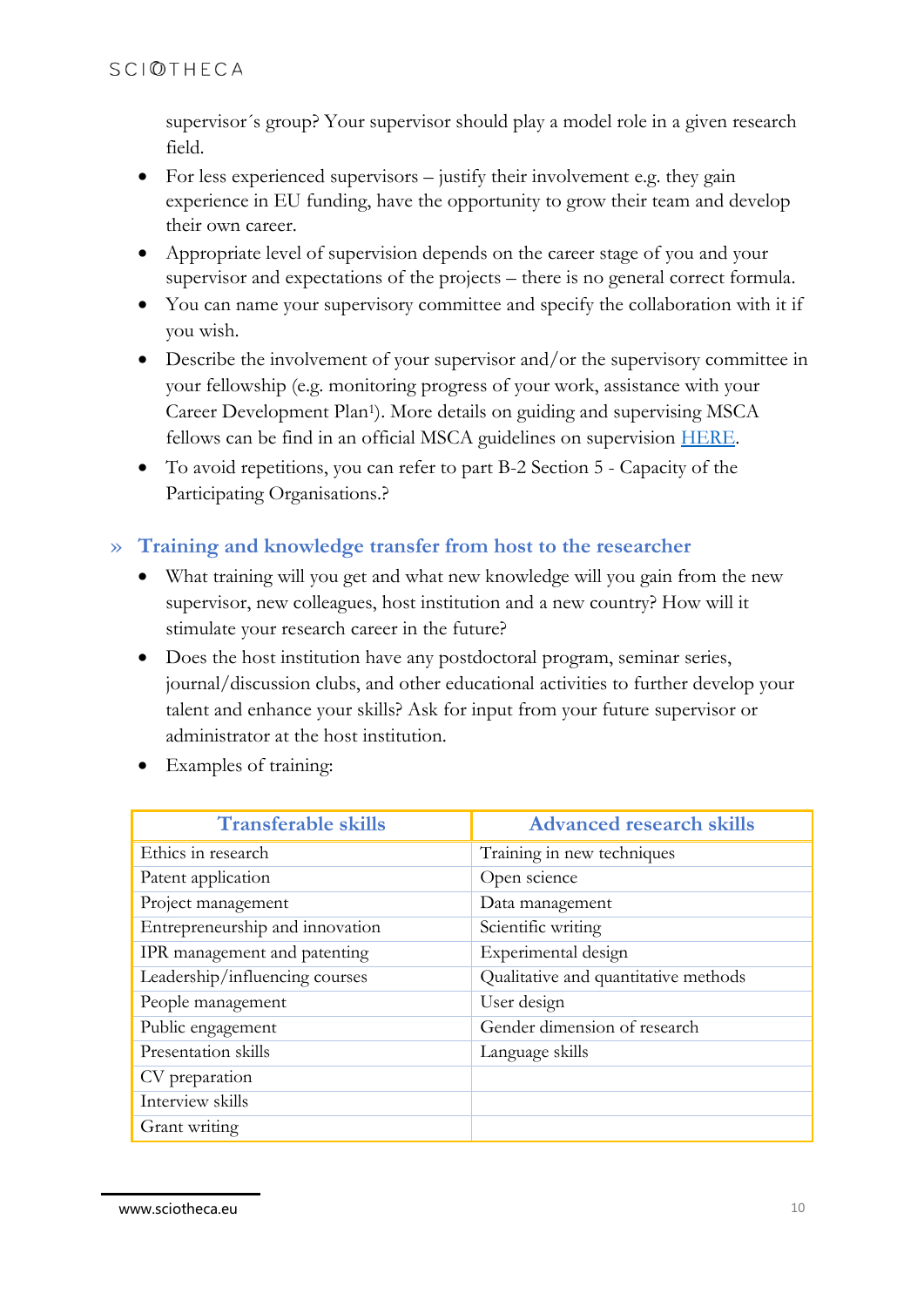## » **Knowledge transfer from the researcher to host**

- How will the host institution benefit from your experience/skills? What do you offer? Do you have any specific expertise/knowledge that might be beneficial for the host research group/institution?
- What specific measures will you use to embed your knowledge into the host organisation (mentoring students, delivering workshops, attending conferences, building collaborations within the host organisation)? Demonstrate the ability to transfer the knowledge.

# **1.4 Quality and appropriateness of the researcher's professional experience, competences and skills**

- How will your current personal and professional experience and the proposed research contribute to your further development DURING the fellowship (mind the difference between this chapter and section *2.1 Credibility of the measures to enhance the career perspectives and employability of the researcher and contribution to his/her skills development*).
- Identify the most important benefits (skills, knowledge, experience) of your CURRENT training and put them in the contexts of what is required for excellence in your field.

# **2. Impact 6**

• Pay special attention to different dimensions of the impact<sup>6</sup> of your project – impact<sup>6</sup> is the second most important evaluation criteria; its weight is 30%, while science counts for 50%. Despite of that its importance is often underestimated, one of the reasons being a misunderstanding of assignment of this section.

# **2.1 Credibility of the measures to enhance the career perspectives and employability of the researcher and contribution to his/her skills development**

- Specify your career goals/ambitions. You can mention more than just one intended career directions. How will the fellowship aid you to meet your Career Development Plan**<sup>1</sup>** goals? Positive impact on the researcher´s career development must be convincingly argued.
- Show how the newly gained skills/experience improve your future employability and career prospects inside or outside academia.
- What is the impact<sup>6</sup> of the proposed project on your future career AFTER the fellowship (immediately after the fellowship and in long-term perspective too)? How will the fellowship in the host team foster your career development towards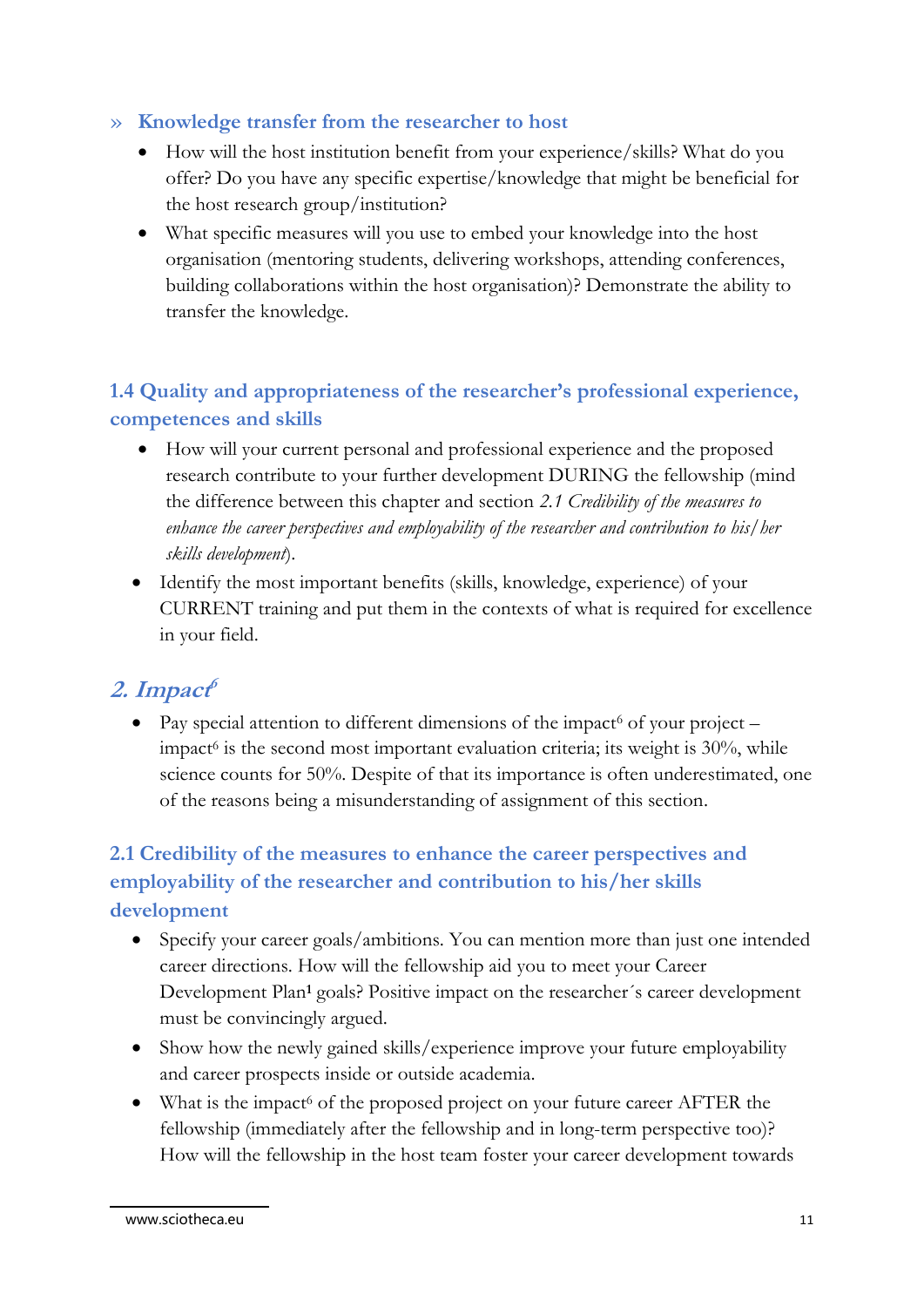independence? (be aware of the difference between this chapter and section *1.4 Quality and appropriateness of the researcher's professional experience, competences and skills*)

# **2.2 Suitability and quality of the measures to maximise expected outcomes and impacts<sup>6</sup> , as set out in the dissemination and exploitation plan<sup>7</sup> , including communication activities**

- $\triangleright$  Plan dissemination on your project. DISSEMINATION = promotion and raising awareness about results and outcomes
	- In your dissemination strategy<sup>7</sup> identify the OUTCOMES of the project and PEERS who will be informed and will benefit of it. The outcomes could be:
		- o Knowledge (data, recommendations, policy, methodology, guidelines)
		- o Product (software, GMO, material, algorithm, tool kit)
		- o Service (analyses, advice consulting, training)
		- o Performance, installation, …
	- The peers to whom you will disseminate your results could be: peers in the research field, students, patients, parents, the elderly, industry, professional organizations, commercial players, policy makers etc.
	- $\blacksquare$  Do not forget to discuss the open access<sup>8</sup> and data management be clear about the nature and openness of your data. For publications OPEN ACCESS<sup>8</sup> mode is mandatory, you can also save your publications and data in available repositories. You can participate in Open Data Pilot and make specific data (except the sensitive data) publicly accessible.
- $\triangleright$  Explain if you plan or not any exploitation on your project. EXPLOITATION<sup>9</sup> = practical use of results for commercial or policy purposes.
	- **•** Discuss whether the result is commercially exploitable and patentable or not. Show that you are aware of exploitation<sup>9</sup> possibilities. If you plan to generate exploitable results address the following:
		- o What is the commercial value?
		- o To whom is the commercial value of interest?
		- o What is the exploitation<sup>9</sup> trajectory?
		- o How can technology transfer office of the host institution assist me?
	- Demonstrate how the host institution can assist in exploiting the results.
	- For more information consult the official Guidelines for IP management in [MSCA.](https://www.iprhelpdesk.eu/sites/default/files/newsdocuments/Fact-Sheet-IP-Management-in-H2020-MSCAs.pdf)
	- Separate workpackage<sup>10</sup> for Dissemination & Exploitation<sup>9</sup>
	- $\blacksquare$  Include dissemination activities in Gantt-chart<sup>11</sup> in the Implementation section (in *3.1 Quality and effectiveness of the work plan, assessment of risks and appropriateness of the effort assigned to workpackages10*).
	- Summarize your *Dissemination*  $\mathcal{O}$  *Exploitation Plan<sup>7</sup>* in easily readable table: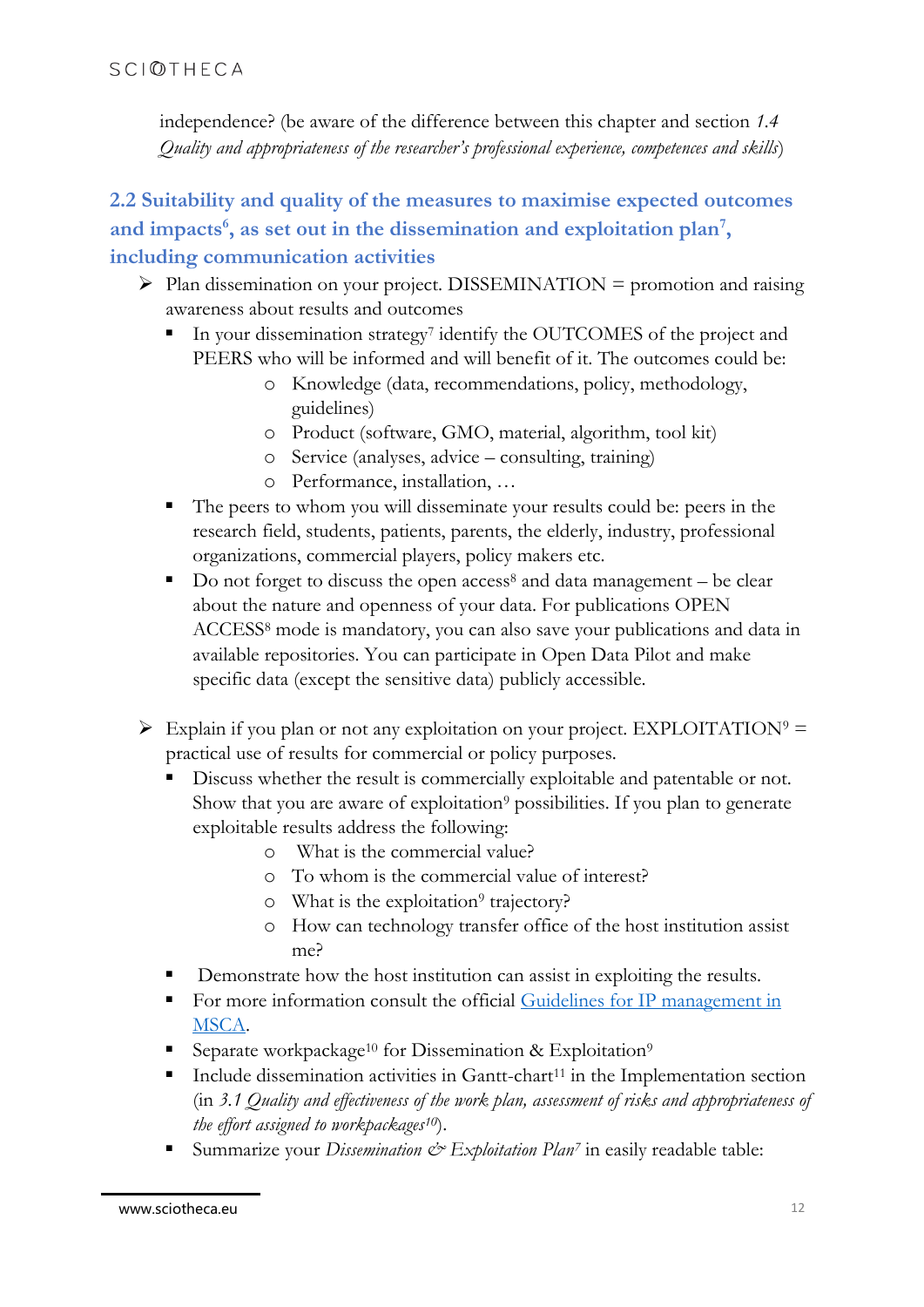| <b>WHAT to</b><br>disseminate               | <b>TO</b><br><b>WHOM</b>              | <b>WHY</b>                                                                                                                 | <b>HOW</b>              | <b>WHEN</b> | KPI <sub>s12</sub>                                          | <b>RESOURCES</b>                    |
|---------------------------------------------|---------------------------------------|----------------------------------------------------------------------------------------------------------------------------|-------------------------|-------------|-------------------------------------------------------------|-------------------------------------|
| Ongoing results<br>and progress<br>$\cdots$ | Researchers<br>from the<br>department | Gaining<br>critical<br>feedback and<br>helpful<br>advices,<br>exchange of<br>experiences,<br>stimulating<br>collaborations | Departmental<br>seminar | 2x year     | $>30$ PhD<br>students and<br>postdocs, $>6$<br>groupleaders | Own data<br>recorded in lab<br>book |

- ➢ Apart of disseminating your result include other communication activites.  $COMMUNICATION = making your research activities known to society (the$ public and the media) by promoting your project including its results, achievements, expectations, project activities, lessons learned etc.
	- After summarising WHAT you want to raise awareness about, create a list of all groups you will target and WHO may benefit the most of achieved work. Think sufficiently broadly. The target groups could be:
		- o end-users of the project activities (patients, industry, specific clients),
		- o interested groups (researchers, other experts, students, parents, racial minorities…),
		- o decision-makers at local, regional, national, and European level,
		- o press and media,
		- o general public (public engagement is welcome since it helps to gain direct feedback on public´s concerns, interests and priorities for science and technologies)
	- Indicate the HOW you will communicate with each target group about the project or its outcome. Your outreach activities could be:
		- o publishing scientific publication and other written material such as reports, articles in newsletters, press releases, leaflets, or brochures
		- o participation on public events e.g. international conferences and other meetings,
		- o using social media and blogging,
		- o taking advantage of audio-visual media and products such as radio, TV, YouTube, Flickr, video clips, podcasts, or apps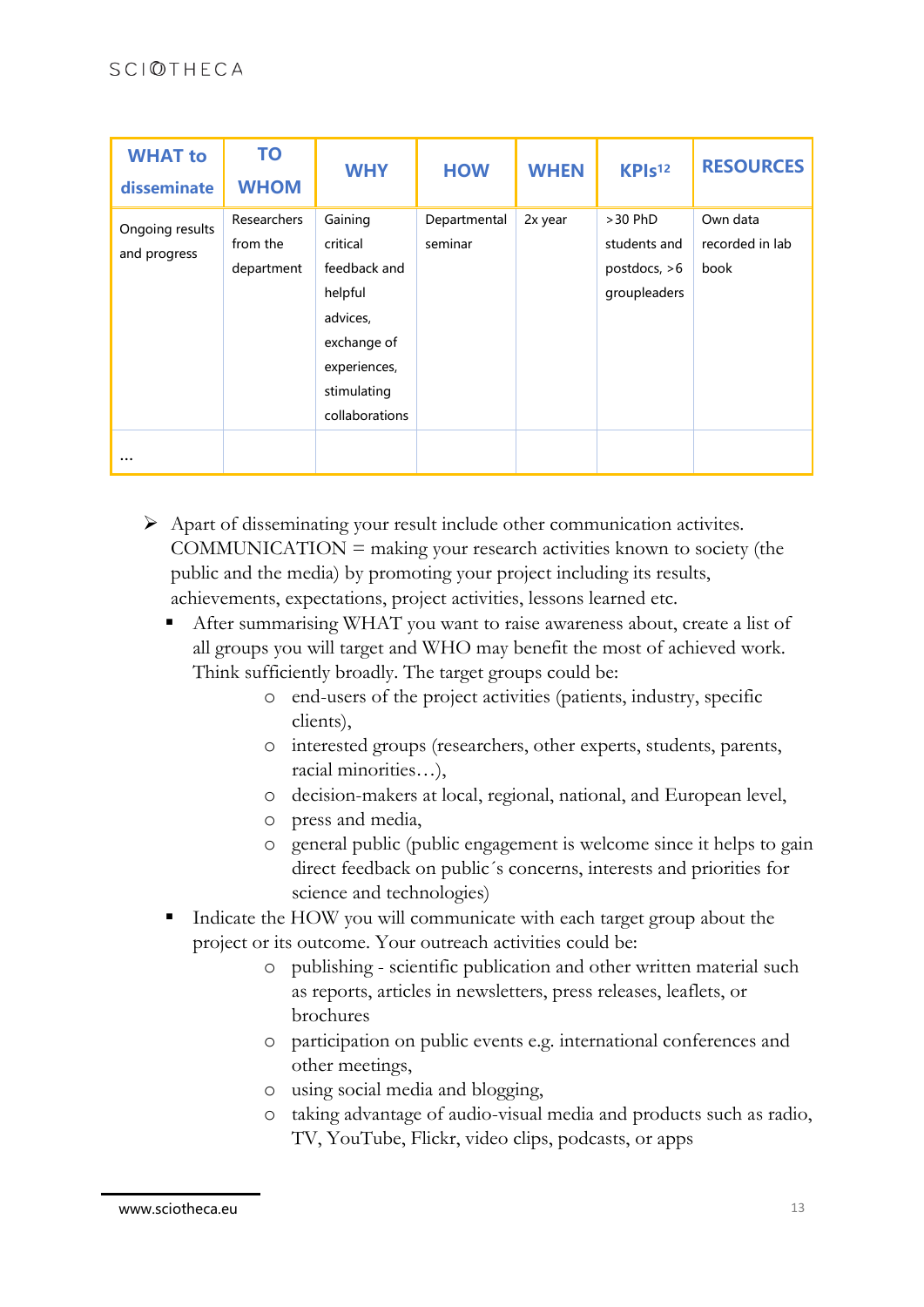- o collaboration with local influencers or influencers focused on similar topic
- o mentoring
- o MSCA/academic activity promotion (becoming MSCA Ambassador, participating in Researcher´ s Night, Science Slams, Institutional Open Day).
- o project branding and logo
- o engaging existing contacts and networks
- $\blacksquare$  Do not forget to assess the impact<sup>6</sup> of each communication measure (e.g. number of articles in press, number of website views, number of trained students etc.). Use KPIs (=key performance indicators)<sup>12</sup> for evaluation of your communication strategy.
- Link communication activities to EU policy when possible e.g. EU Science education

# **2.3. The magnitude and importance of the project's contribution to the expected scientific, societal and economic impacts<sup>6</sup>**

- What are the results/new findings of your project good for? Are these results needed?
- Do your new findings help closing the gap of knowledge described previously in the state-of-the-art section?
- Discuss not only scientific impact<sup>6</sup> (how will the current knowledge advance?), but also societal impact<sup>6</sup>, economic (decreasing costs, bringing new products or services to market etc.), technological (new technology development) or clinical impact (decreasing mortality, increasing efficiency of healthcare etc.), impact6 on you/your career and your host lab/institution too. Think of broader dimension contribution to EU scientific excellence, innovation, and competitiveness.
- Consider the immediate impact6 and long-term impact6 too if relevant:

# **3. Quality and Efficiency of the Implementation**

## **3.1 Quality and effectiveness of the work plan, assessment of risks and appropriateness of the effort assigned to workpackages<sup>10</sup>**

## » **Workplan**

- Break-down your work plan into individual tasks or activities. Make the structure clear, logical and feasible.
- It is common to structure your work plan into WORK PACKAGES (WP)  $10 =$  sets of related tasks that generate a separate project outcome. Each WP is characterized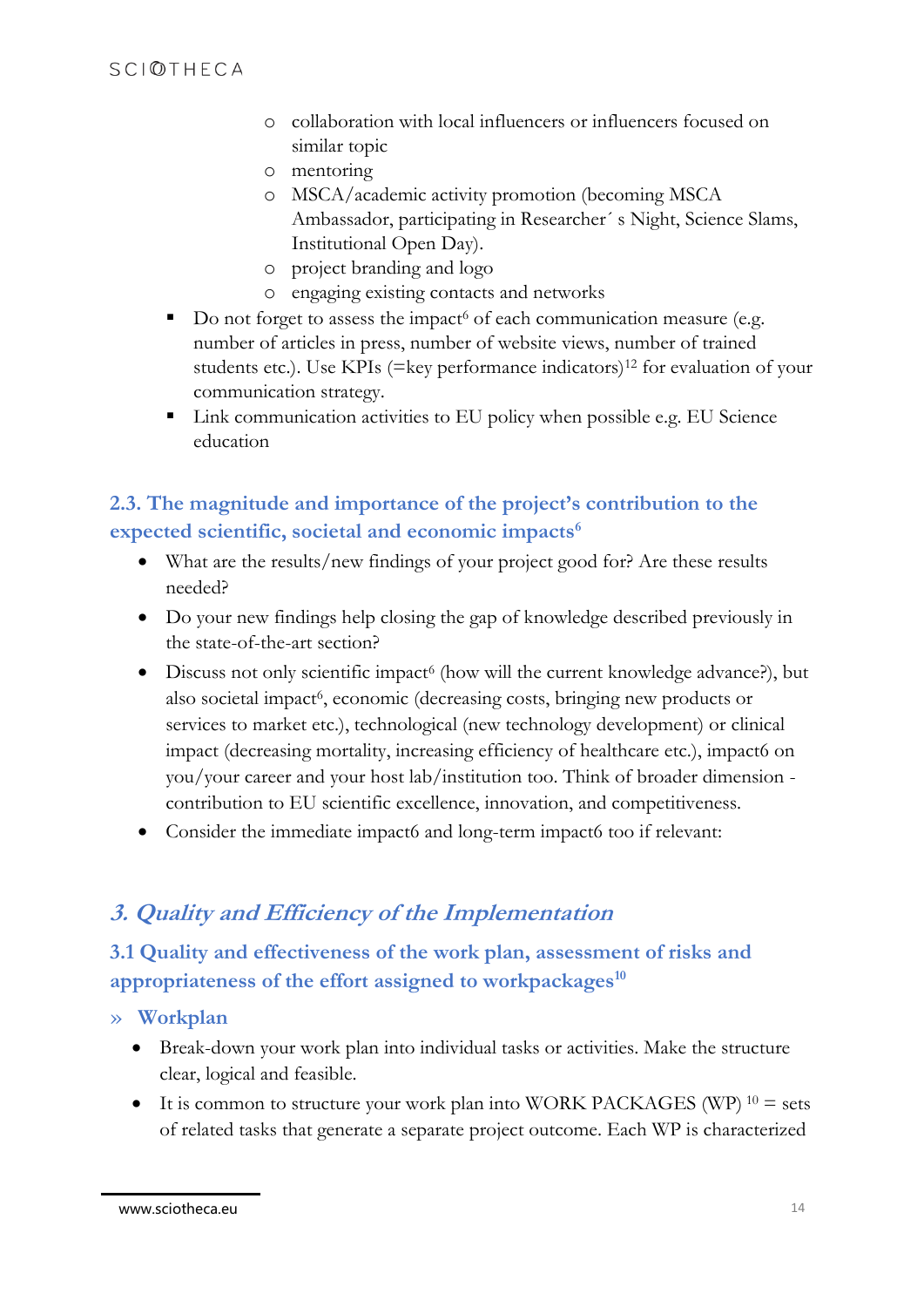by effort and time and may cover a single task or several related tasks. Description of WPs can be summarized in the table like this:

| WP1                |                                                                                                                                                                                                  | Start month [M]: 1                                                                                                                           | <b>Duration: 12</b> |  |  |  |  |  |
|--------------------|--------------------------------------------------------------------------------------------------------------------------------------------------------------------------------------------------|----------------------------------------------------------------------------------------------------------------------------------------------|---------------------|--|--|--|--|--|
| Title:             | Identification of the biological role of XZ molecule in cell cycle<br>regulation                                                                                                                 |                                                                                                                                              |                     |  |  |  |  |  |
| Deliverables:      | D1.1: Optimised protocols for cell synchronization [M3]. D1.2:<br>Presentation of new results in departmental seminar [M12]. D1.3 poster<br>presentation at FEBS conference on Cell Cycle [M10]. |                                                                                                                                              |                     |  |  |  |  |  |
| <b>Milestones:</b> | $[M12]$ .                                                                                                                                                                                        | MS1: BY2 cell synchronization optimized [M3]. MS2: Identification of<br>mechanism of XZ-mediated cell cycle regulation successfully achieved |                     |  |  |  |  |  |

- For two years-long fellowship do not propose more than 6 WPs. Create a feasible plan.
- Plan and plot the work in time draw the GANTT CHART<sup>11</sup> and identify interdependencies of subparts. The MSCA PF template B contains an example of Gantt chart but you can choose from countless other formats e.g.:

|      | year 1 |                       |   |   |   |              |  |                                       |   |     |    |    |  | year 2         |              |                |                |     |  |   |   |     |     |     |
|------|--------|-----------------------|---|---|---|--------------|--|---------------------------------------|---|-----|----|----|--|----------------|--------------|----------------|----------------|-----|--|---|---|-----|-----|-----|
|      |        |                       | 3 | 4 | 5 | $\mathbf{v}$ |  | $8^{\circ}$                           | 9 | 10  | 11 | 12 |  | 2 <sub>1</sub> | $\mathbf{3}$ | 4              | 5              | o   |  | 8 | g | 10  |     | 12  |
| WP#1 |        | Set up of XY protocol |   |   |   |              |  |                                       |   |     |    |    |  |                |              |                |                |     |  |   |   |     |     |     |
|      |        | 1.1                   |   |   |   | 1.2          |  |                                       |   |     |    |    |  |                |              |                |                |     |  |   |   |     |     |     |
| M    |        |                       |   |   |   | 3            |  |                                       |   |     |    |    |  |                |              |                |                |     |  |   |   |     |     |     |
| WP#2 |        |                       |   |   |   |              |  | Application of XY protocol on mutants |   |     |    |    |  |                |              |                |                |     |  |   |   |     |     |     |
|      |        |                       |   |   |   |              |  |                                       |   | 2.1 |    |    |  |                |              |                |                | 2.2 |  |   |   |     |     |     |
| M    |        |                       |   |   |   |              |  |                                       |   |     |    |    |  |                |              | $\overline{4}$ | $\overline{5}$ | 6   |  |   |   |     |     |     |
| WP#3 |        |                       |   |   |   |              |  | Quantitative analysis of mutants      |   |     |    |    |  |                |              |                |                |     |  |   |   |     |     |     |
|      |        |                       |   |   |   |              |  |                                       |   |     |    |    |  |                |              |                |                | 3.1 |  |   |   | 3.2 | 3.3 | 3.4 |
| M    |        |                       |   |   |   |              |  |                                       |   |     |    |    |  |                |              |                |                |     |  | 8 |   |     |     |     |

| <b>MONTHS</b>   | 3 | 6 | 9  | 12             | 15 | 18             | 21   | 24             | 27 | 30               | 33 | 36               |
|-----------------|---|---|----|----------------|----|----------------|------|----------------|----|------------------|----|------------------|
| <b>WP1.</b>     |   |   |    |                |    | D1.1           |      |                |    |                  |    |                  |
| Task 1.1        |   |   | M1 |                |    |                |      |                |    |                  |    |                  |
| <b>Task 1.2</b> |   |   |    | M <sub>2</sub> |    | M <sub>3</sub> |      |                |    |                  |    |                  |
| WP <sub>2</sub> |   |   |    |                |    |                | D2.1 |                |    |                  |    |                  |
| Task 2.1        |   |   |    |                |    | M <sub>4</sub> |      |                |    |                  |    |                  |
| WP3             |   |   |    |                |    |                | D3.1 | D3.2           |    |                  |    |                  |
| Task 3.1        |   |   |    |                |    |                |      | M <sub>5</sub> |    |                  |    |                  |
| WP4             |   |   |    |                |    |                |      |                |    | D <sub>4.1</sub> | M6 | D <sub>4.2</sub> |
| Task 4.1        |   |   |    |                |    |                |      |                |    | M7               |    |                  |
| Task 4.2        |   |   |    |                |    |                |      |                |    |                  | M8 |                  |
| <b>Task 4.3</b> |   |   |    |                |    |                |      |                |    |                  |    | M <sub>9</sub>   |

• Propose credible set of DELIVERABLES<sup>13</sup>, ideally at least one deliverable for each project aim. Deliverable<sup>13</sup> means result of the action that is usually tangible.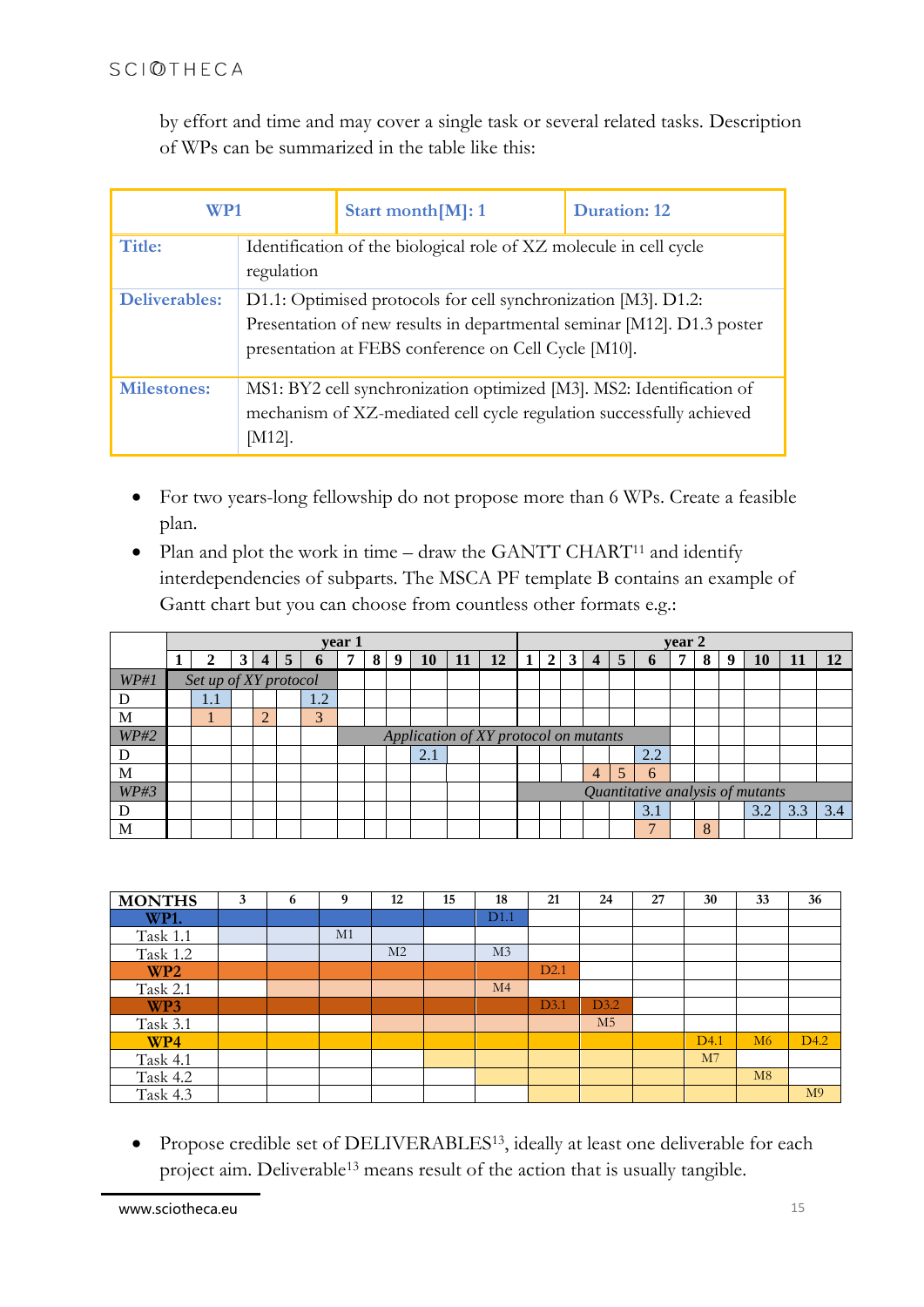- o Examples of deliverables13: article, database, website, career development plan1, report, conference presentation, poster, patent, prototype, data management plan18 etc.).
- o Use standard deliverable<sup>13</sup> labelling: D1.1 (= first deliverable in aim 1), D1.2 (= second deliverable in aim 1), D2.1 (= first deliverable in aim 2), D2.2 (= second deliverable in aim 2) etc.
- Create a comprehensive list of milestones<sup>14</sup>. MILESTONE<sup>14</sup> is an intermediate goal or point in time that helps to measure/control the progress.
	- o Examples of milestones14: dataset/sample collection accomplished, method optimised, technology adopted as a basis for the next step of the project etc.
	- $\circ$  Use standard milestone<sup>14</sup> labelling: MS1 (= first milestone), MS2 (= second milestone) etc.
- Deliverables<sup>13</sup> and milestones<sup>14</sup> must be listed on the Gantt chart.

#### » **Risk analysis**

- Assess all important challenges that might endanger you achieving your project aims. Distinguish between operational risks<sup>15</sup> and experimental risks16. Do not give evaluators a chance to identify any risks that you forgot to mention!
- Outline honest and convincing contingency plan (alternative scenario, plan B) that helps you to minimize or avoid the identified risks. You can prepare an overview of risks in the table e.g.:

| <b>Potential problem</b> | <b>Risk</b><br>(low-high) | Probability<br>(low-high) | <b>Related</b><br><b>WP</b> | Contingency plan |
|--------------------------|---------------------------|---------------------------|-----------------------------|------------------|
|                          |                           |                           |                             |                  |
| $\cdots$                 |                           |                           |                             |                  |

- Convincingly describe how administrative issues will be managed at the host institution – input from your future supervisor is needed! Will you get any admin support and help from experienced project managers? Does the host institution have in place practical arrangements for financial and administrative management and monitoring of progress and quality of the project?
- Describe regular meetings with the supervisor/supervisory committee and the hosting research group that will provide feedback on the work and career progress, and quality control. The plan for quality assessment is remarkable.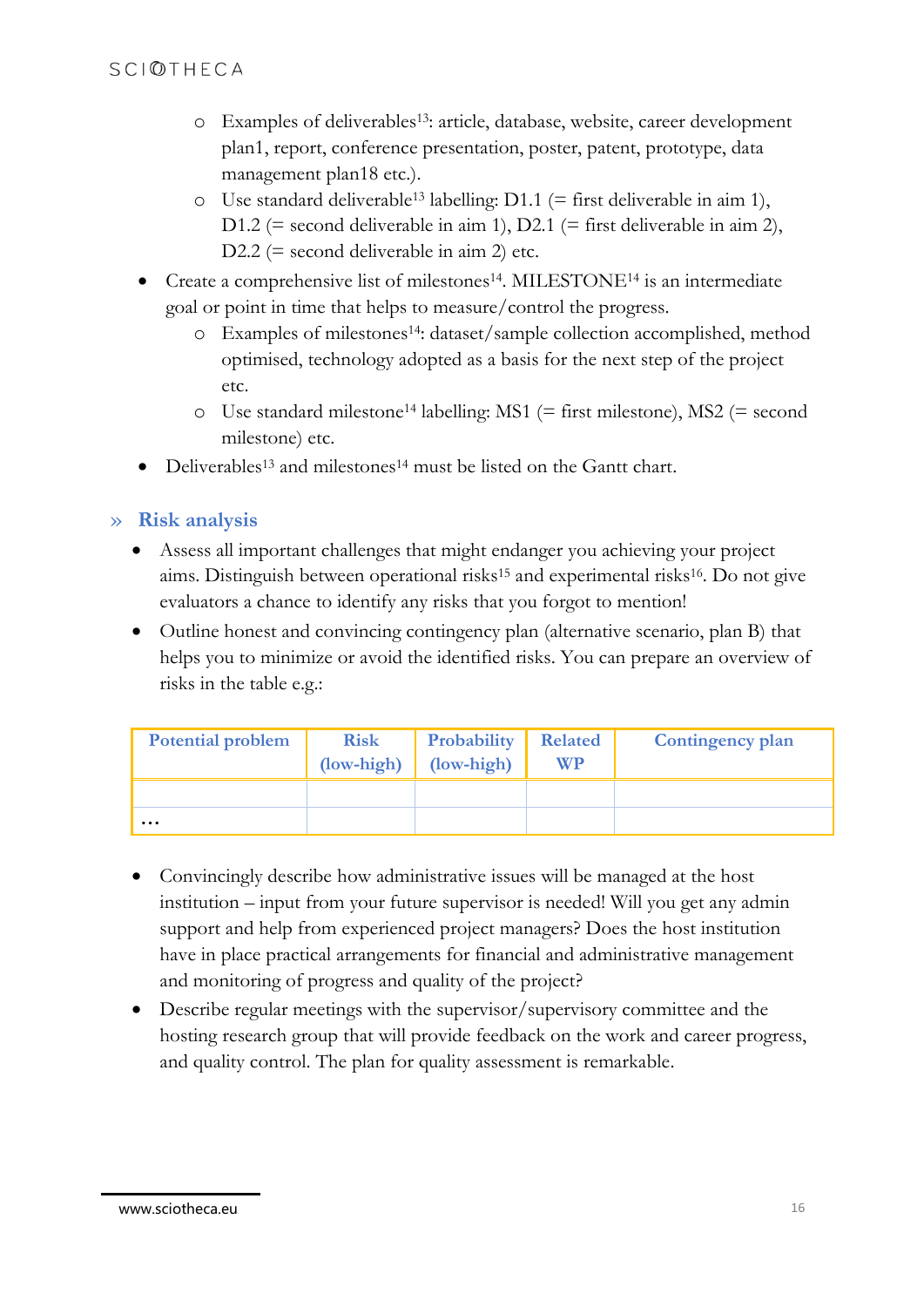# **3.3. Quality and capacity of the host institutions and participating organisations, including hosting arrangements**

- Describe administrative, career development or other kind of support and guidance you will be offered for your professional development?
- How well will be organized your integration in the new environment at host´s premises?
- Does the host institution offer you a fully equipped workstation, access to libraries and laboratories, training program or academic courses (which significantly increases the credibility of the project)?
- Describe the infrastructure and capabilities of the host the institution needed to accomplish your project aims – inputs from your future supervisor is needed!
- How will facilities, infrastructure and research environment at the host institution/group stimulate your professional development? Discuss the impact<sup>6</sup> of the infrastructure and other opportunities at host institution on your future career and personal development. Examples: becoming member of specific community, participation in specialized training, gaining access to unique resources (archives, courses, infrastructure etc.).
- Describe briefly internal organization and mechanisms of work progress monitoring adopted at the host institution.
- Mention briefly, if the host institution has endorsed the [Charter & Code](https://euraxess.ec.europa.eu/jobs/charter) principles, and if they have been awarded the [HR Excellence in Research Logo.](https://euraxess.ec.europa.eu/jobs/hrs4r)

## **Part B-2 Section 4 - CV of the experienced researcher**

- Follow the template and use all the available pages to describe all your achievements so far.
- This is one of the first parts of the proposal that evaluators read. They seek coherence with section *1.4 Quality and appropriateness of the researcher's professional experience, competences and skills*.
- The information mentioned in your CV could include:
	- Publications, relevant bibliometric indicators
	- Research monographs and any translations thereof
	- Expeditions attended
	- Granted patent(s)
	- Invited presentations
	- **Prizes/Awards/Academy memberships**
	- Supervising and mentoring experiences
	- Funding achieved so far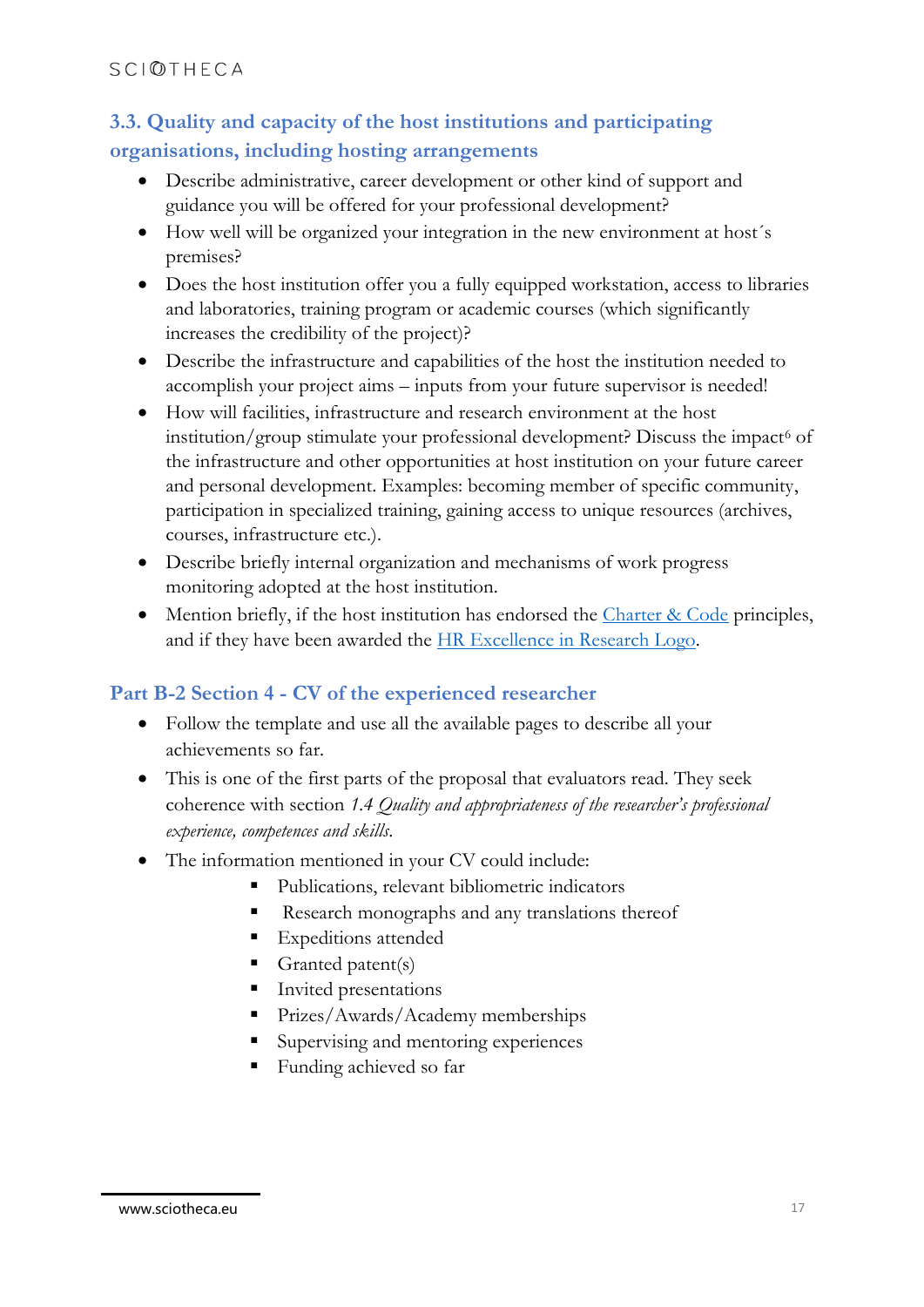## **Part B-2 Section 5 - Capacity of the Participating Organisations**

• Follow the template and ask for input from the host institution (your supervisor or grant officer).

## **Part B-2 Section 6 - Ethical Issues**

- Respond honestly to all questions and consult with your supervisor.
- You do not need any official ethical approvals before submission. You will be asked to provide necessary approvals during negotiation in case your proposal succeeds and gets funding.
- For details consult the H200 Guide "[How to complete your Ethics Self-](https://ec.europa.eu/research/participants/data/ref/h2020/grants_manual/hi/ethics/h2020_hi_ethics-self-assess_en.pdf)[Assessment](https://ec.europa.eu/research/participants/data/ref/h2020/grants_manual/hi/ethics/h2020_hi_ethics-self-assess_en.pdf)"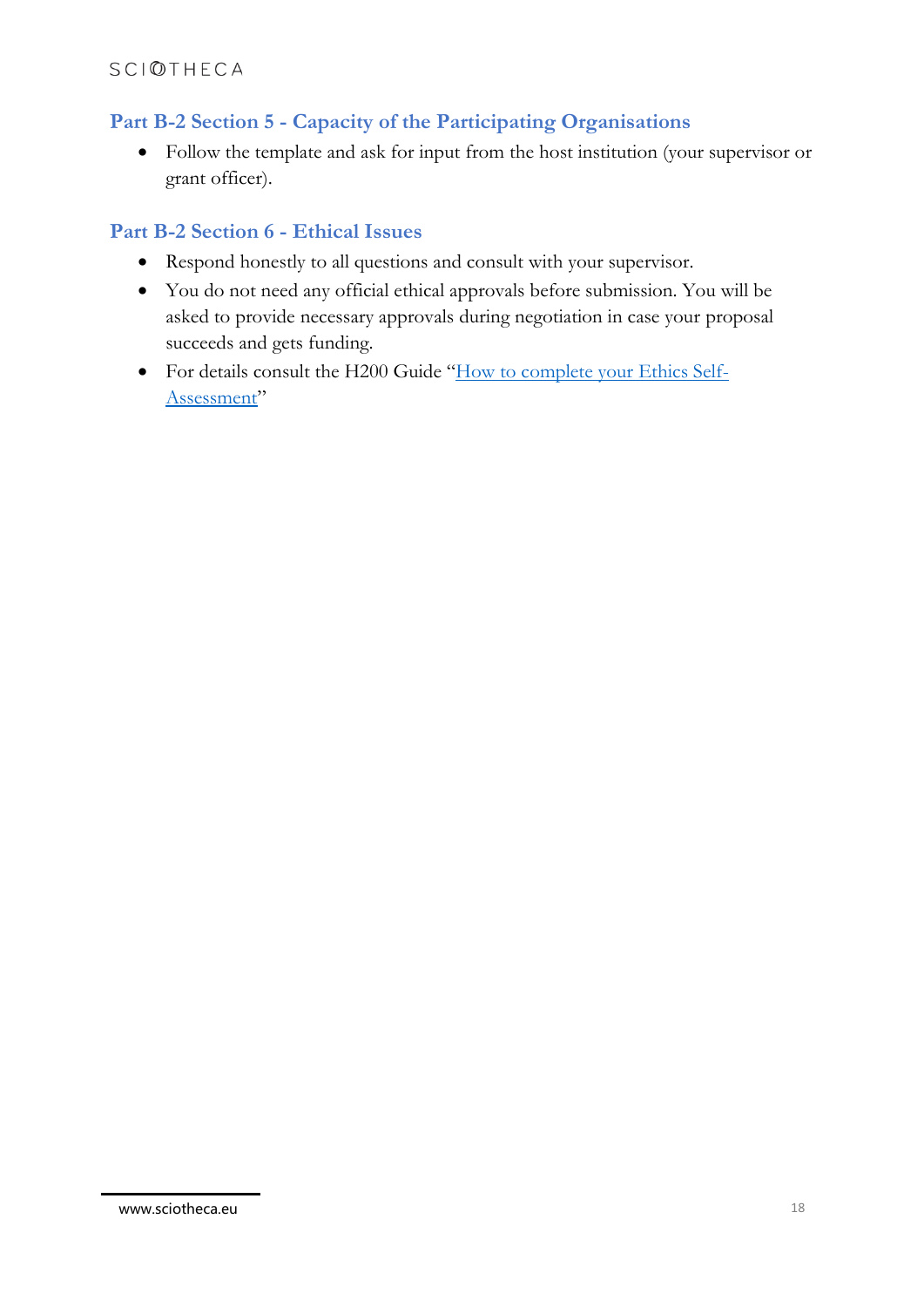## **WHEN YOU FINISH WRITING THE PROPOSAL**

## Just before submission

- Do not consider the proposal finished once you have written it. Read it repeatedly and revise the text as much as you can.
- Bear in mind the EVALUATION CRITERIA described in detail in the [Guide for applicants.](https://ec.europa.eu/research/participants/data/ref/h2020/other/guides_for_applicants/h2020-guide-appl-msca-if-2018-20_en.pdf) Make sure your proposal meets all of them!
- At latest one day before submission deadline upload the most advanced version of your proposal to the **Funding**  & Tender opportunities **[portal](https://ec.europa.eu/info/funding-tenders/opportunities/portal/screen/home)<sup>3</sup>** to make sure you avoid technical problems if the system gets delays or fails at the last moment before deadline.
- Make sure you have uploaded the Support Letter from the host institution uploaded.
- Consider Widening Fellowships and/or Seal of Excellence as alternative routes to funding.

## After proposal submission

• The Evaluation Summary Report (ESR) will be accessible from the [Funding & Tender opportunities](https://ec.europa.eu/info/funding-tenders/opportunities/portal/screen/home) portal<sup>3</sup> after

approximately 6 months. You will be informed about it by email.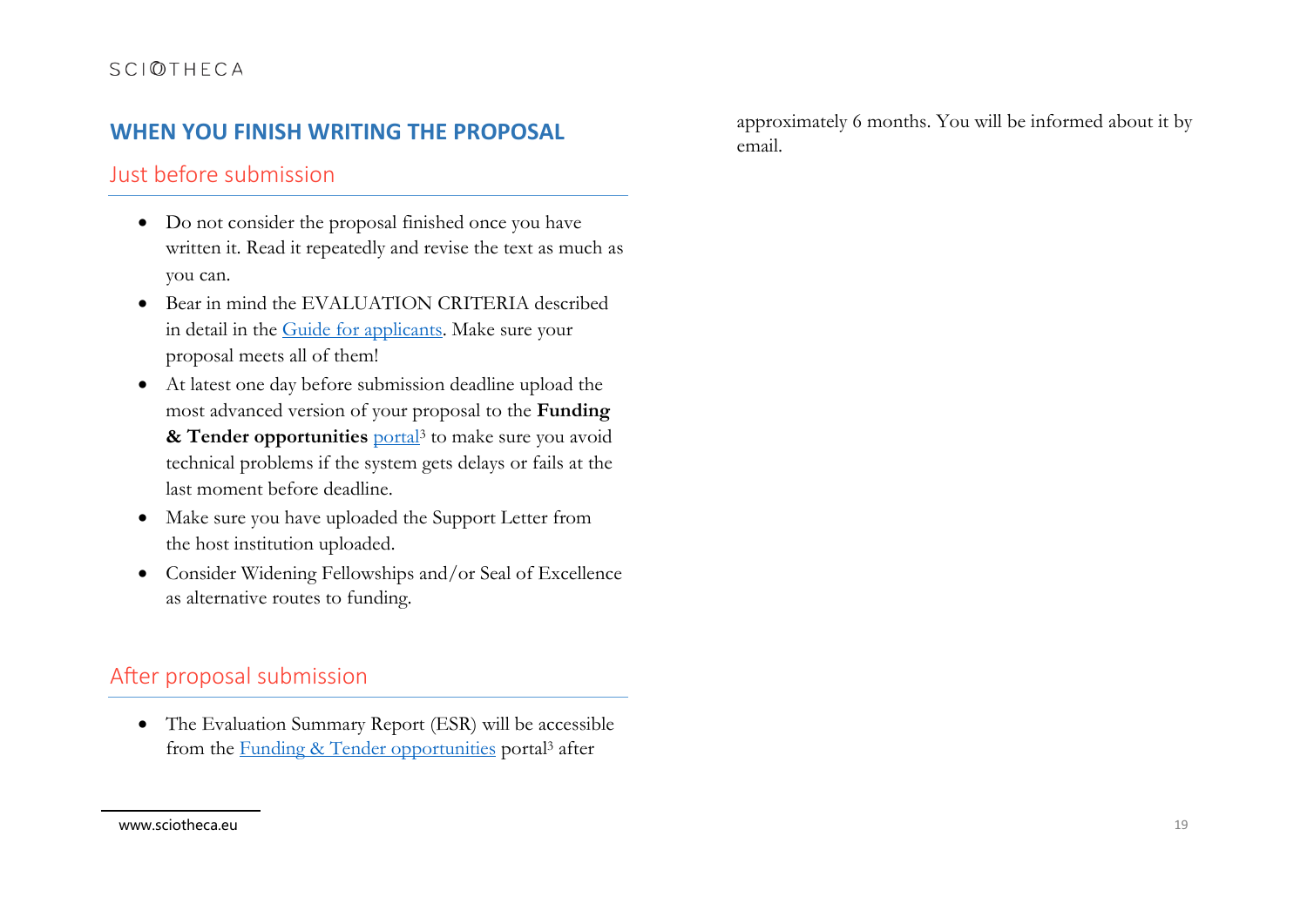## **GLOSSARY**

**<sup>1</sup>Career Development Plan (CDP)** – is a tool for proactive planning and implementing steps towards the researcher´s career goals. CDP should be established and regularly reviewed together with the supervisor. It makes sense when it starts early in the researcher´s career and becomes a continual activity. CDP is a purely voluntary activity and is not a part of the MSCA PF proposal. However, it brings a lot of benefits e.g. it helps researchers to set career goals, maximize their potential, seek and make the most use of development opportunities and many other benefits. More details including CDP examples can be found [HERE.](https://ec.europa.eu/research/participants/documents/downloadPublic?documentIds=080166e5bd4ed377&appId=PPGMS)

**<sup>2</sup>Cordis** [website](https://cordis.europa.eu/en) - serves as a public repository with all projectrelated information held by the European Commission such as project factsheets, participants, reports, deliverables<sup>13</sup> and links to open-access publications etc.

**<sup>3</sup>Funding & Tender opportunities** [portal](https://ec.europa.eu/info/funding-tenders/opportunities/portal/screen/home) – serves as the entry point for participants and experts in funding programmes and tenders managed by the European Commission and other EU bodies. You will need to register here to submit your MSCA PF project. You use the same login to manage the project while implementing it, submitting reports, or searching for other EU funding opportunities.

**<sup>4</sup>KISS principle** – the KISS is originally acronym for "keep it simple, stupid". The idea is that a complicated project with

complex project aims is difficult to develop, manage, and support. Specify your project goals as simply and specifically as possible. It gives you better control over the implementation.

**<sup>5</sup>SMART aim statement** - describes what a successful project is expected to achieve. "SMART" is an acronym for Specific, Measurable, Applicable, Realistic, and Timely. A SMART aim needs to be precisely formulated, its achievement should be verifiable or measurable, it involves a work or an action and should be achievable within a given timeframe.

**<sup>6</sup>Impact** – is the effect that your project has on individuals (you, your supervisor), host institution and society (scientific community, students, patients, EU and any other results users). The effects could be positive (preferred) or negative, intentional (preferred) or accidental, short or long-term.

**<sup>7</sup>Dissemination Strategy** - describes how to distribute information about the project, its progress and results. Dissemination should be an ongoing dialogue with the target audience during your project. A detailed Dissemination Strategy describes what issue you will raise awareness of, to which target audience, the purpose (why?), timing (when?) and methods for dissemination.

**<sup>8</sup>Open Access** – is a principle through which research outputs are distributed online for free and without any other access barriers. In research, the unlimited online access to scientific information is usually provided either by publishing in open journals that do not charge readers or by archiving in publicly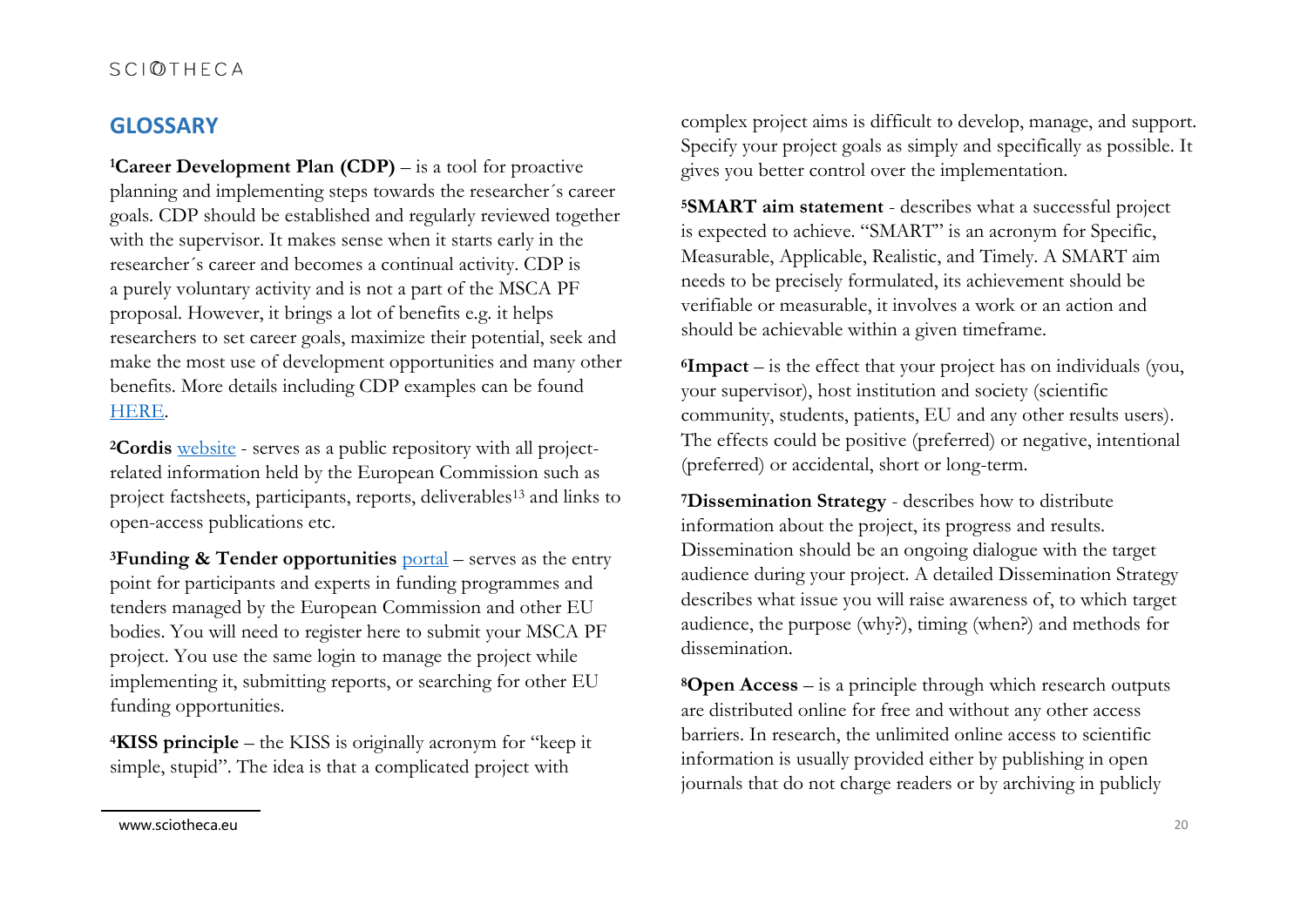available databases and open repositories (usually universities have their own repositories). Open access is compulsory for all research projects in Horizon Europe.

**<sup>9</sup>Exploitation** - is the use of results for commercial purposes or in public policymaking and benefiting from it. Exploitation relates to the development or commercialisation of a product or a service and thus differs from dissemination. However, there might be some overlap between dissemination, exploitation and communication, especially for close-to-market projects. Keep in mind, though, that the Horizon Europe programme focuses more and more on impact in society. Therefore, ways to exploit results should always be on your mind when writing a successful proposal or planning your research.

**<sup>10</sup>Work package (WP)** – is a group of related tasks within a project with defined time duration. WPs are useful tools that break an entire research proposal into defined sections (WPs), help to create a logical structure in the work and allocate resources (time, finances, and human effort) more effectively. Often WPs correspond to individual project aims. An additional WP dedicated to dissemination and exploitation is usually included in the workplan. At a minimum, each WP includes a title, information about when it starts and ends, the objective and whether it leads to specific deliverables<sup>13</sup> and has any milestones<sup>14</sup>.

**<sup>11</sup>Gantt chart** – shows a list of WPs (or project aims) displayed against time and demonstrates the dependency relationship

between individual WPs. Thus, it nicely visualizes what has to be done (the activities) and when (the schedule). A Gantt chart can also include information about deliverables<sup>13</sup> and milestones<sup>14</sup>. There is an endless number of various Gantt chart formats available on the internet.

**<sup>12</sup>Key performance indicators** (KPIs) for evaluating impact of your communication strategy – are quantifiable metrics used to measure if you meet the objectives of your communication strategy (e.g. number of published articles, number of website views, and number of trained students). They are strategic indicators demonstrating if you communicated your project effectively and thus if you achieved expected impact.

**<sup>13</sup>Deliverables** – is a measurable and verifiable (often also tangible) outcome that completes a work package<sup>10</sup>/task e.g. publication, product, patent, data collection, tool.

**<sup>14</sup>Milestones** – describes the status of the project, represented by a moment at which one or more project activities are complete – marks a critical decision point / turning points e.g. data collection complete, model built, samples collected.

**<sup>15</sup>Operational risks** – are risks caused by circumstances unrelated to scientific work but still can endanger your project. It could be: lack of suitable facilities to conduct planned research, incapability of MSCA fellow to integrate into a new group/host institution, long-term MSCA fellow or supervisor illness, data lost, the fellowship funds do not cover all the real costs of the necessary experimental material.

www.sciotheca.eu 21